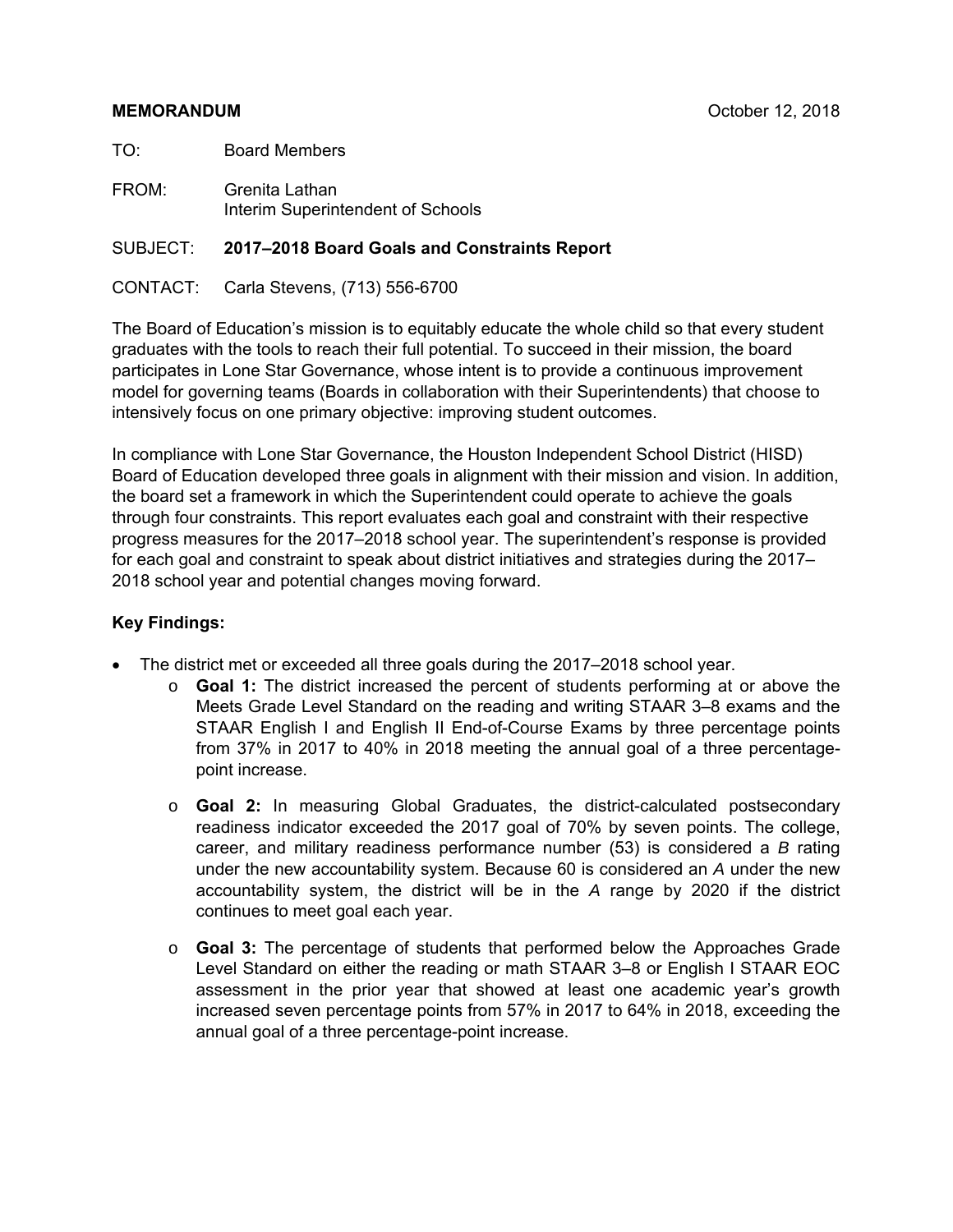- The district successfully operated within nearly all four constraints during the 2017–2018 school year.
	- o **Constraint 1:** The district launched Every Community, Every School in 60 campuses (21%) during the 2017–2018 school year. This is four times larger than the initial goal of 15 campuses.
	- o **Constraint 2:** The district administered the District Level Assessment ("DLA") during the fall semester and the released STAAR assessment during the spring semester, thus operating within the constraint of no more than two district-required, districtcreated assessments per semester.
	- o **Constraint 3:** The district decreased the performance gap in nine out of the 15 (60%) selected groups for reading, writing, and mathematics.
	- o **Constraint 4:** At the beginning of the year, 70% of struggling campuses had campus administrators rated as effective or above based on the prior school year which exceeded the target of 69%. However, the percentage of first year teachers at struggling schools did not decrease by two percentage points from the prior school year. End of year 2017–2018 will not be available until 2018–2019 reporting.

Should you have any further questions, please contact Carla Stevens in Research and Accountability at 713-556-6700.

Drents Lithan GL

**Attachments** 

cc: Superintendent's Direct Report Area Superintendents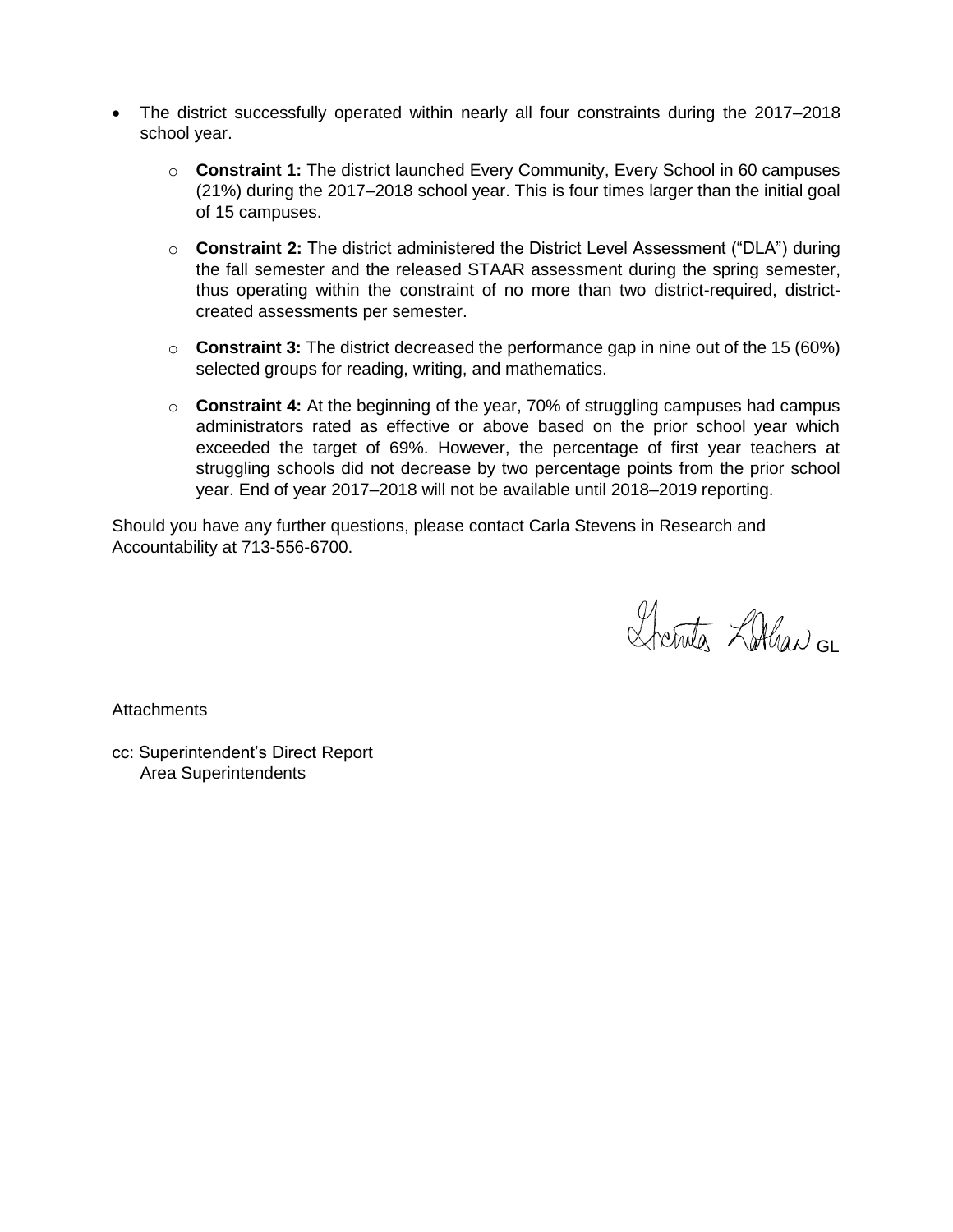## **Houston Independent School District**

# **RESEARCH** Educational Program Report

 **Board Goals and Constraints 2017–2018**

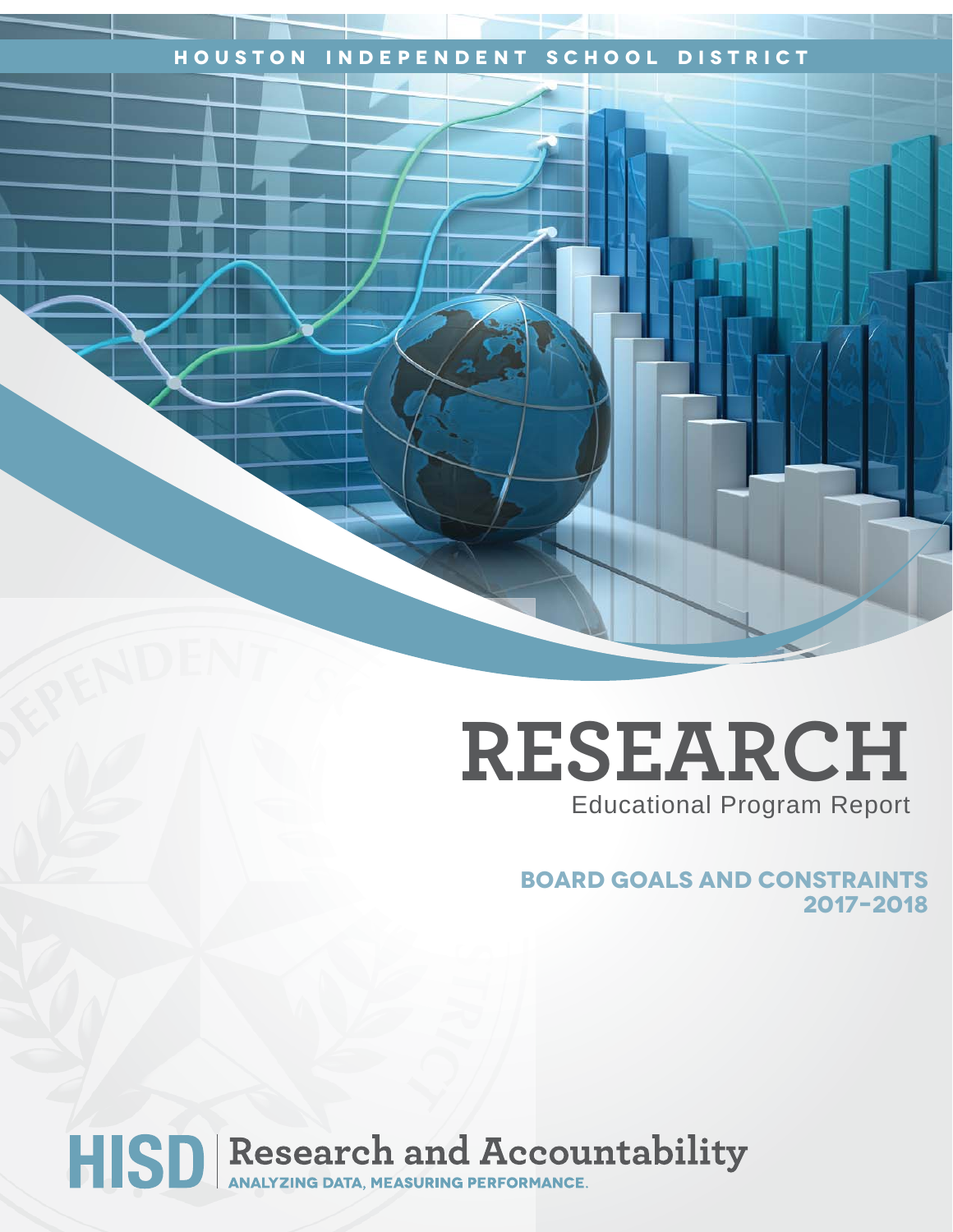

# **2018 Board of Education**

**Rhonda Skillern-Jones** President

**Jolanda Jones** First Vice President

**Anne Sung**  Second Vice President

**Sergio Lira Secretary** 

**Holly Maria Flynn Vilaseca**  Assistant Secretary

**Wanda Adams Diana Dávila Susan Deigaard Elizabeth Santos**

**Grenita Lathan, Ph.D.** Interim Superintendent of Schools

**Carla Stevens** Assistant Superintendent Department of Research and Accountability

**B. Robert Reeves**  Senior Research Specialist

**Zack Bigner, Ed.D.** Research Manager

**Houston Independent School District** Hattie Mae White Educational Support Center 4400 West 18th StreetHouston, Texas 77092-8501

#### **www.HoustonISD.org**

It is the policy of the Houston Independent School District not to discriminate on the basis of age, color, handicap or disability, ancestry, national origin, marital status, race, religion, sex, veteran status, political affiliation, sexual orientation, gender identity and/or gender expression in its educational or employment programs and activities.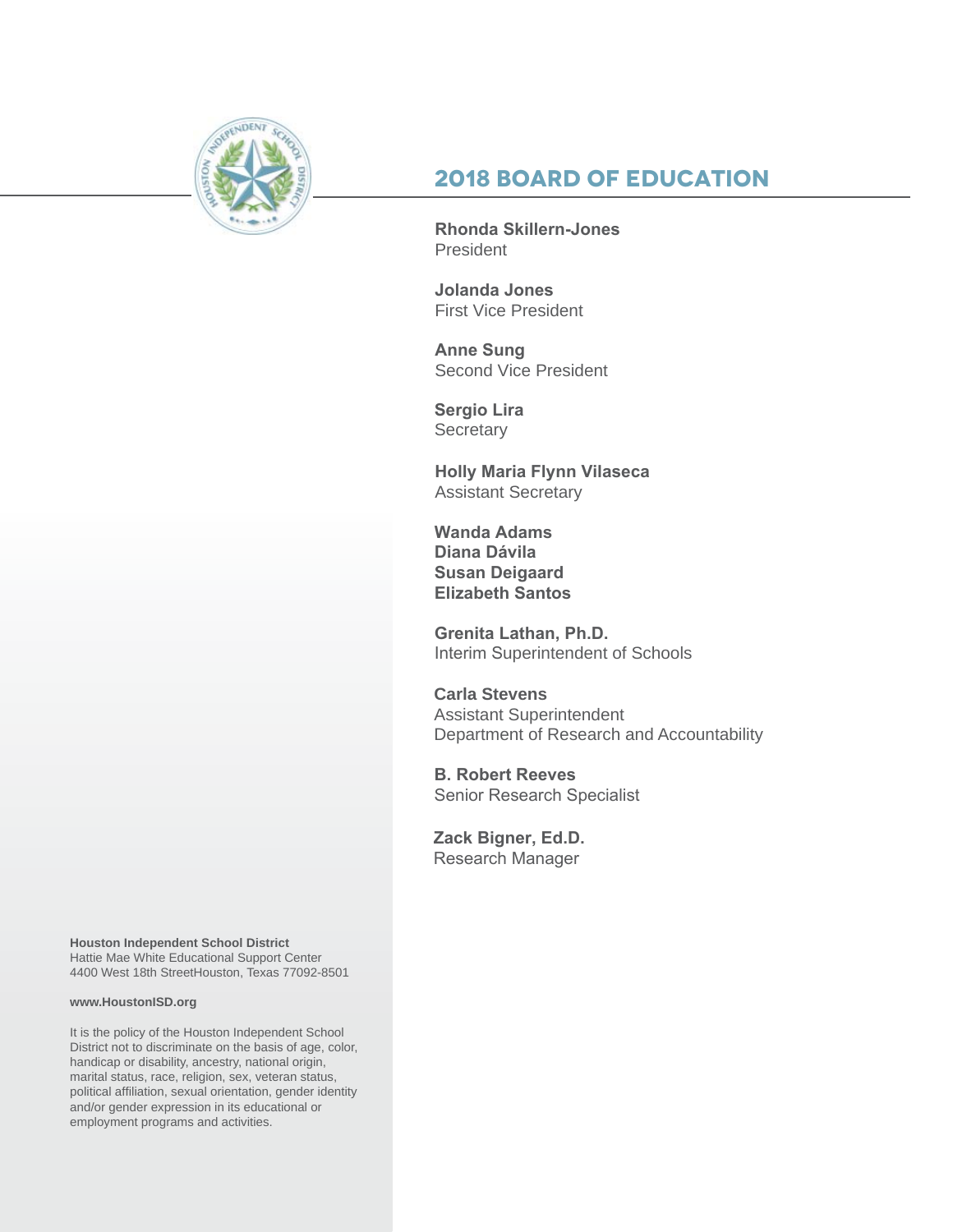# **2017–2018 Board Goals and Constraints Report**

#### **Executive Summary**

#### Program Description

The board goals and constraints were constructed under the Lone Star Governance framework. To ensure the district is working towards these goals while operating within the constraints set forth by the board, consistent monitoring of these goals and constraints are required. This report summarizes the results of the Houston Independent School District's goal and constraint monitoring board presentations from the 2017– 2018 school year.

#### **Highlights**

- The district met or exceeded all three goals during the 2017–2018 school year.
	- o **Goal 1:** The district increased the percent of students performing at or above the Meets Grade Level Standard on the reading and writing STAAR 3–8 exams and the STAAR English I and English II End-of-Course Exams by three percentage points from 37% in 2017 to 40% in 2018 meeting the annual goal of a three percentage-point increase.
	- o **Goal 2:** In measuring Global Graduates, the district-calculated postsecondary readiness indicator exceeded the 2017 goal of 70% by seven points. The college, career, and military readiness performance number (53) is considered a *B* rating under the new accountability system. Because 60 is considered an *A* under the new accountability system, the district will be in the *A* range by 2020 if the district continues to meet goal each year.
	- o **Goal 3:** The percentage of students that performed below the Approaches Grade Level Standard on either the reading or math STAAR 3–8 or English I STAAR EOC assessment in the prior year that showed at least one academic year's growth increased seven percentage points from 57% in 2017 to 64% in 2018, exceeding the annual goal of a three percentagepoint increase.
- The district successfully operated within nearly all four constraints during the 2017–2018 school year.
	- o **Constraint 1:** The district launched Every Community, Every School in 60 campuses (21%) during the 2017–2018 school year. This is four times larger than the initial goal of 15 campuses.
	- o **Constraint 2:** The district administered the District Level Assessment ("DLA") during the fall semester and the released STAAR assessment during the spring semester, thus operating within the constraint of no more than two district-required, district-created assessments per semester.
	- o **Constraint 3:** The district decreased the performance gap in nine out of the 15 (60%) selected groups for reading, writing, and mathematics.
	- o **Constraint 4:** At the beginning of the year, 70% of struggling campuses had campus administrators rated as effective or above based on the prior school year which exceeded the target of 69%. However, the percentage of first year teachers at struggling schools did not decrease by two percentage points from the prior school year. End of year 2017–2018 will not be available until 2018–2019 reporting.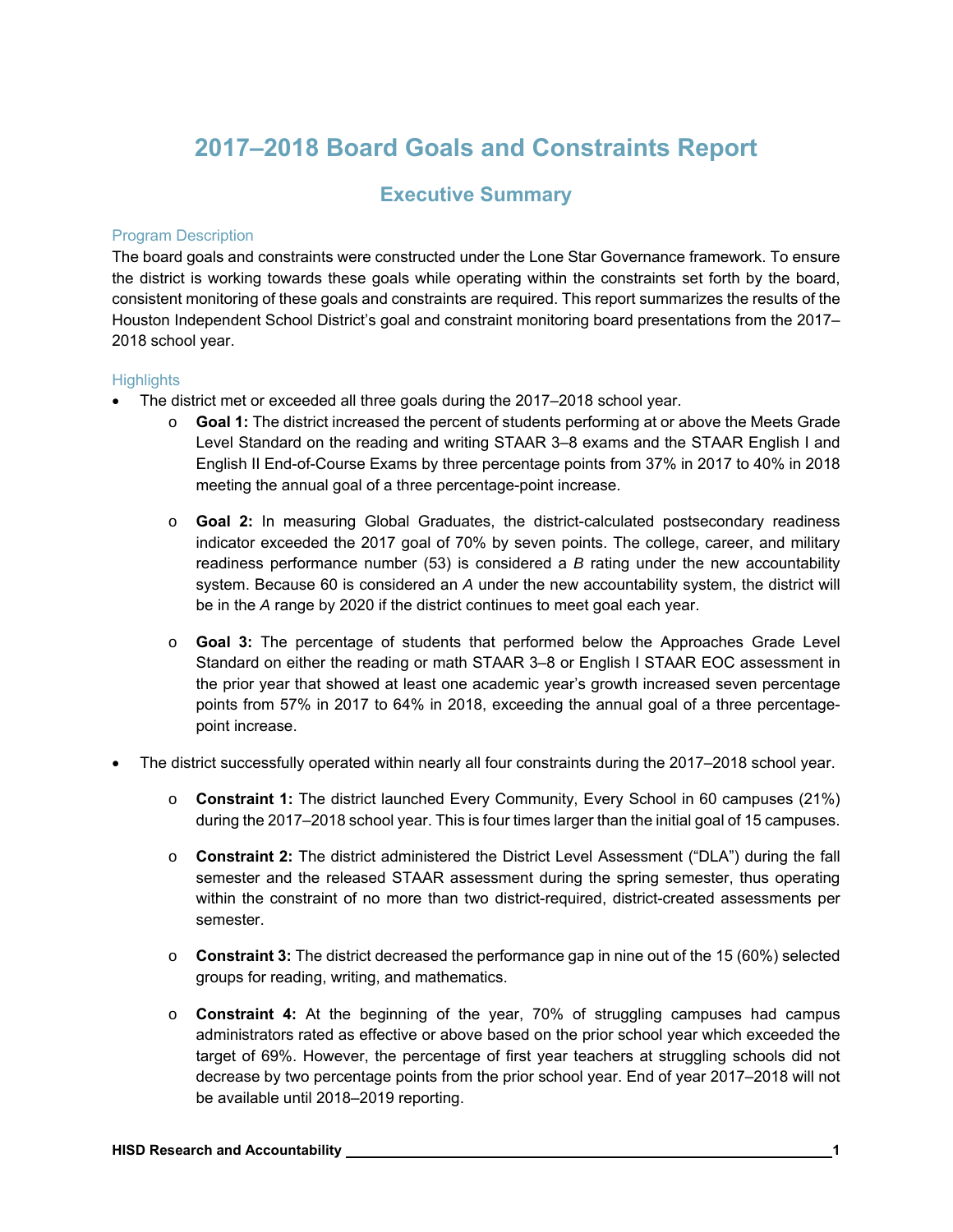## **Introduction**

The Board of Education's mission is to equitably educate the whole child so that every student graduates with the tools to reach their full potential. To succeed in their mission, the board participates in Lone Star Governance, whose intent is to provide a continuous improvement model for governing teams (Boards in collaboration with their Superintendents) that choose to intensively focus on one primary objective: improving student outcomes.

In compliance with Lone Star Governance, the Houston Independent School District (HISD) Board of Education developed three goals in alignment with their mission and vision. In addition, the board set a framework in which the Superintendent could operate to achieve the goals through four constraints. This report evaluates each goal and constraint with their respective progress measures for the 2017–2018 school year. The superintendent's response is provided for each goal and constraint to speak about district initiatives and strategies during the 2017–2018 school year and potential changes moving forward.

#### **Lone Star Governance**

Lone Star Governance is a training initiative developed by the Texas Education Agency to provide a continuous improvement model for school districts. Lone Star Governance accomplishes this through tailored execution of the five points of the Texas Framework For School Board Development: Vision, Accountability, Structure, Unity, and Advocacy.

The HISD Board of Education participated in this two-day training during 2016–2017 school year. Through this workshop the school board developed their vision and beliefs:

#### Vision:

Every child shall have equitable opportunities and equal access to an effective and personalized education in a nurturing and safe environment. Our students will graduate as critical thinkers and problem solvers; they will know and understand how to be successful in a global society.

#### Beliefs:

- We believe that equity is a/the lens through which all policy decisions are made.
- We believe that there should be no achievement gap among socio-economic groups or children of ethnic diversity.
- We believe that the district must meet the needs of the whole child, providing wraparound services and social and emotional supports.
- We believe our classrooms/schools should be safe, vibrant, joyful spaces where students are guaranteed access to a challenging and deep educational experience.
- We believe that instruction should be customized/personalized to meet the learning needs for each individual child, including students with disabilities, gifted and talented students, and English Language Learners, so they have the support and opportunity they need to flourish.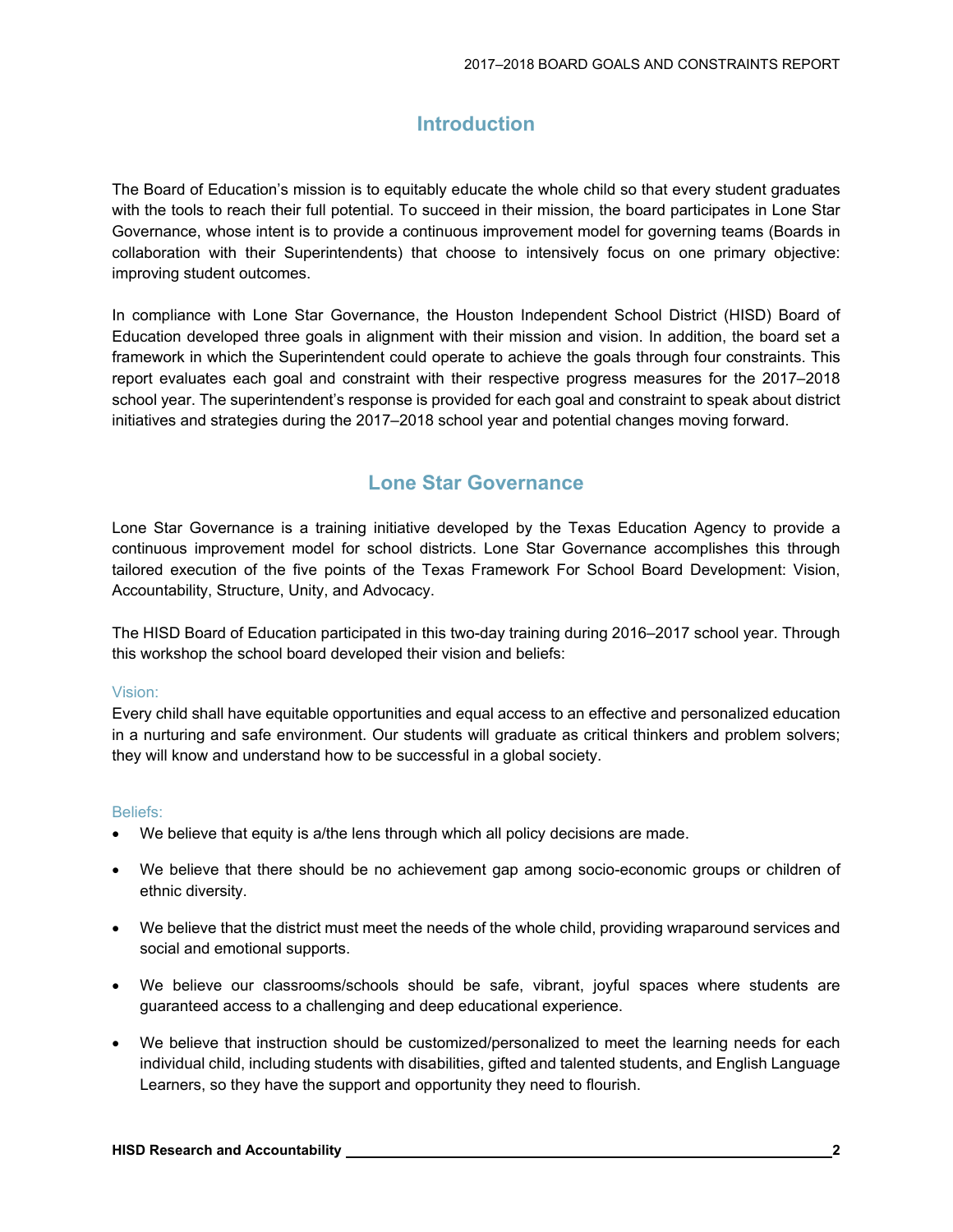- We believe that recruitment and retention of qualified and effective personnel are the keys to enhancing the quality of education and increasing student achievement.
- We believe that the community has a right to transparent operations across the district in all schools, departments, and divisions.
- We believe that meaningful engagement with the community is important in all major decision-making.

In addition, the board developed three goals and four constraints to achieve their vision and provide a framework in which this vision was to be accomplished. Throughout the 2017–2018 school year, these goals and constraints were monitored through the goal and constraint progress measures (GPMs and CPMs) at monthly board meetings. A summary of the district's performance on these measures, along with the superintendent's response when appropriate, are presented on the following pages. **Appendix A**  provides a one-page summary of the goals, goal progress measures, and constraint progress measures with their respective target, performance, and evaluation.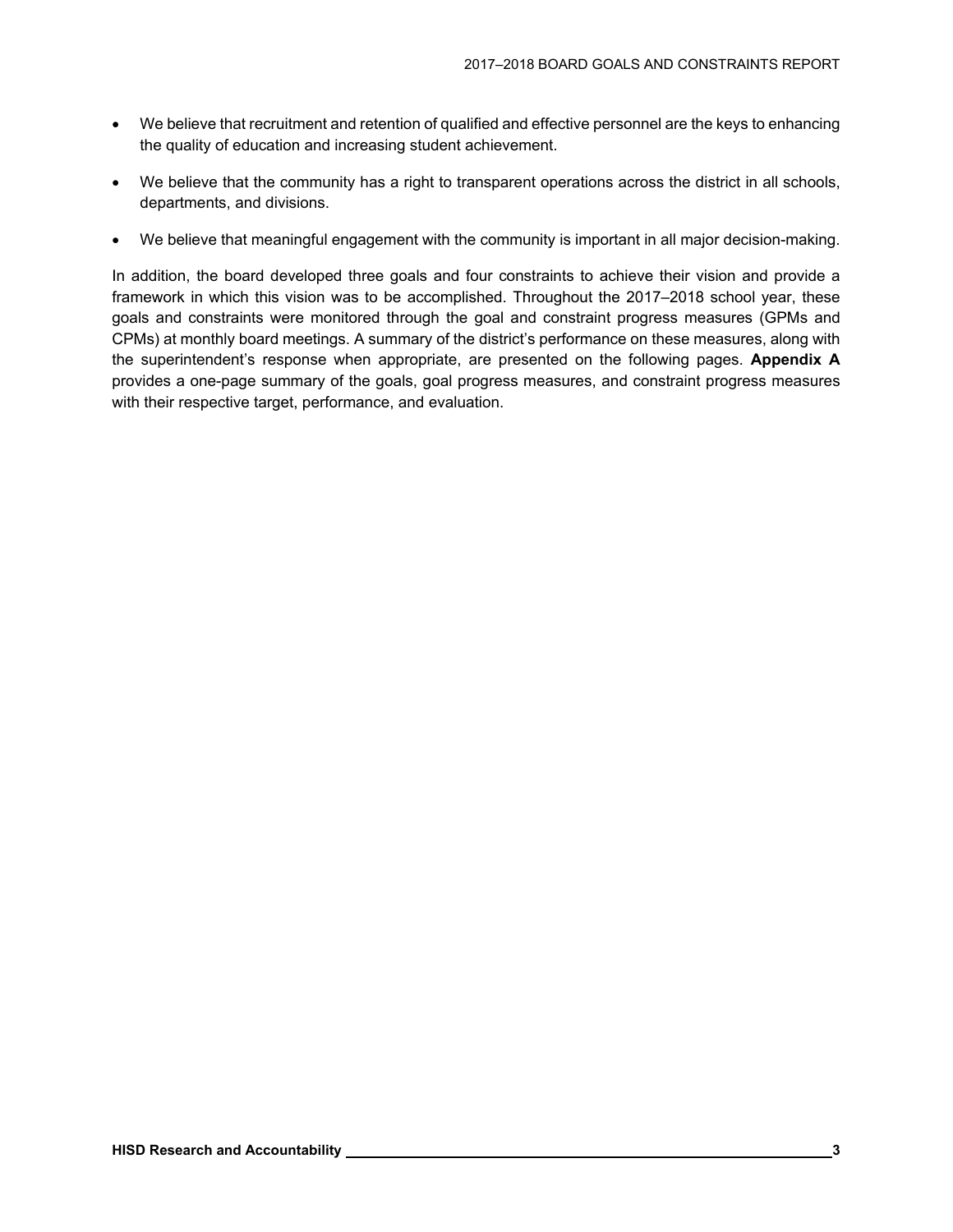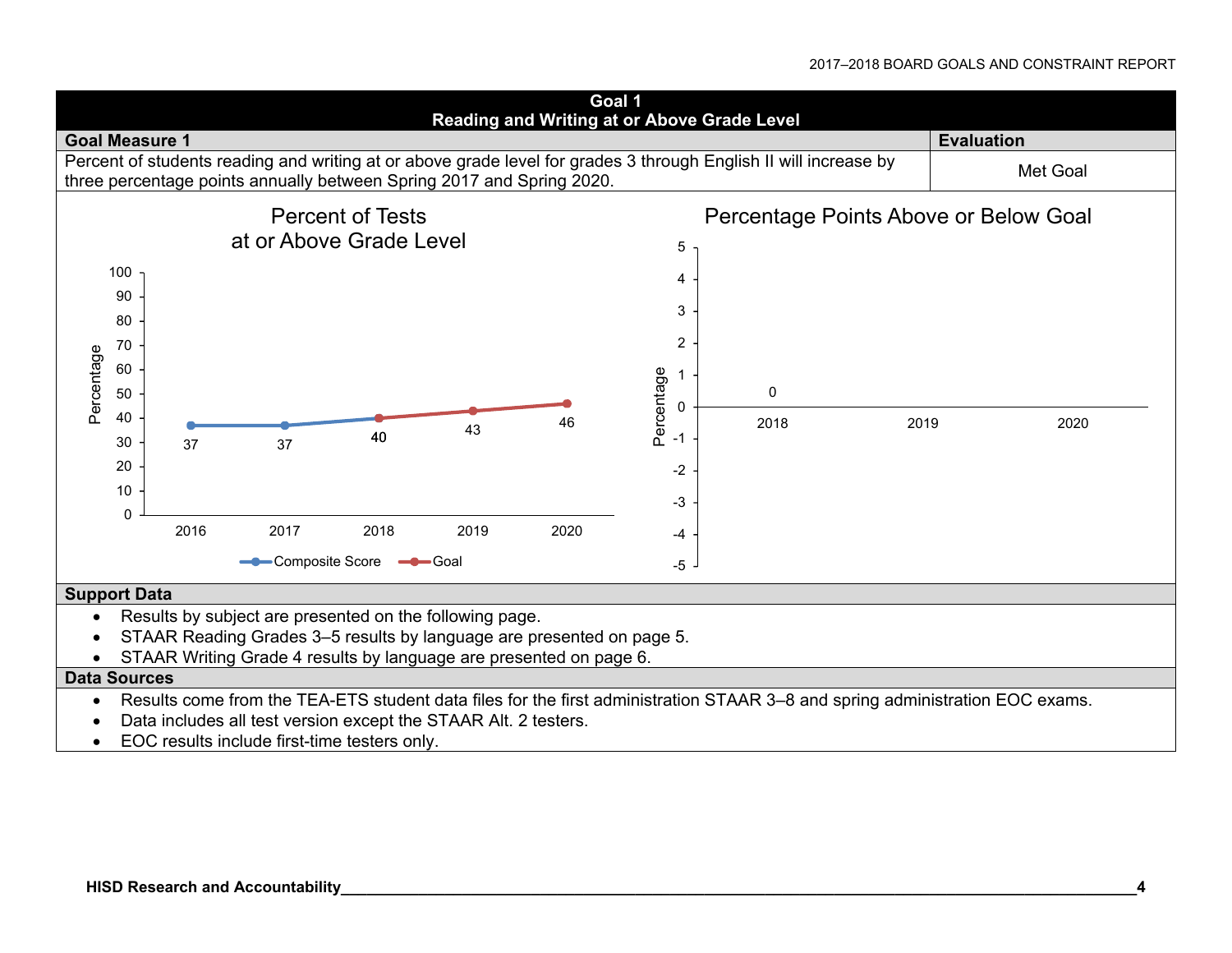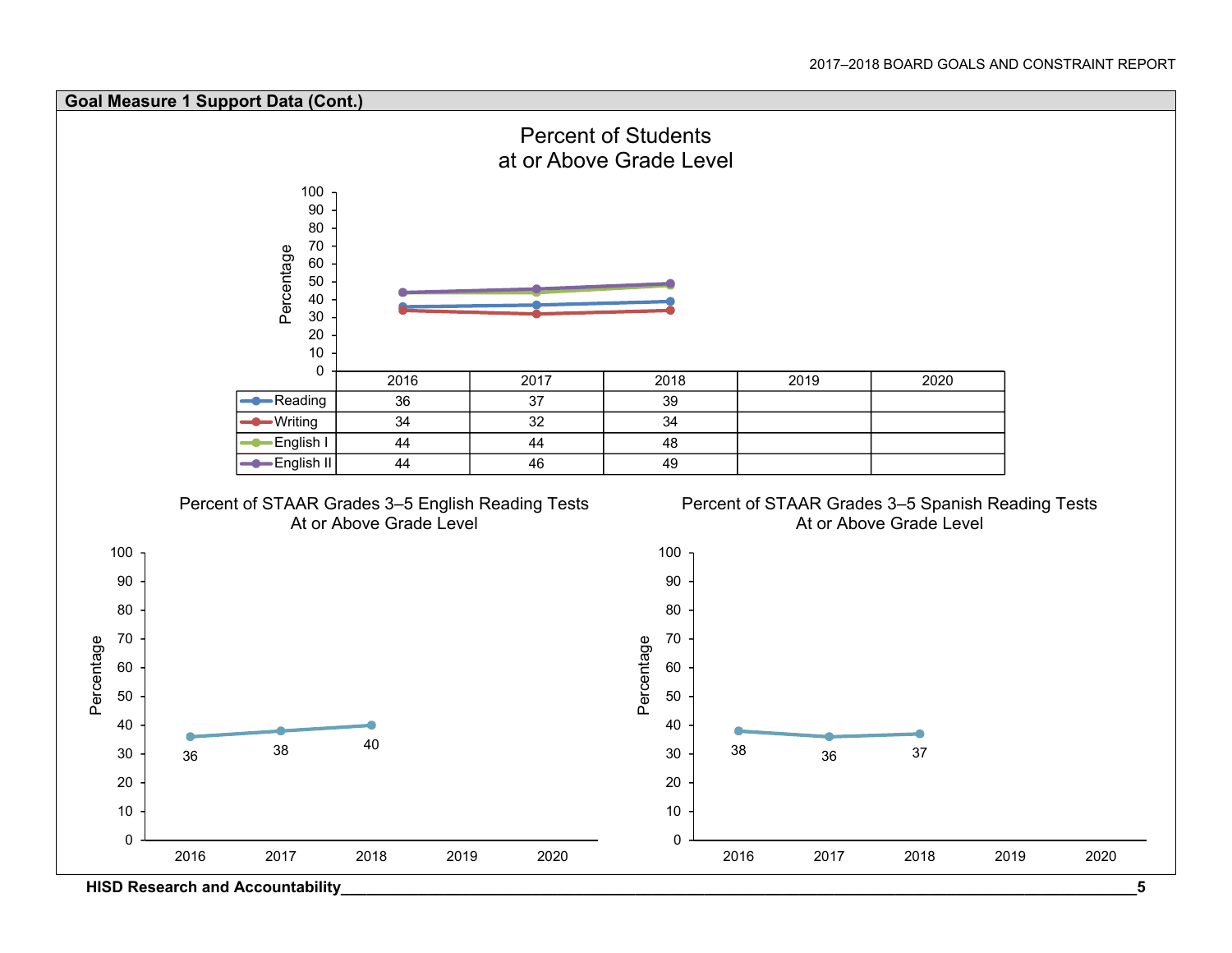

#### **Superintendent's Response**

The Elementary and Secondary Curriculum and Developments celebrate gains, but acknowledge that the work needs to continue with a deeper focus on PK-12 writing in SY 2018-2019. The team will continue to support HISD teachers and leaders by offering targeted professional development, aligned to practices of Lead4ward, and demonstrative of best practices for literacy and Global Graduate development. Additionally, the departments will continue to refine curriculum resources to ensure alignment to the rigor and scope of the Texas TEKS, supported with scaffolds for all types of learners. Continuing tight collaboration with school office area superintendents will ensure implementation of best practices.

In response to the reading and writing STAAR results, Elementary and Secondary Curriculum and Development commits to the following:

- Analyze best practices and efforts that resulted in campuses making double digit gains in reading and writing (June and July 2018).
- Continue to provide intense job-embedded coaching and interventions on Achieve 180 campuses and prioritized campuses in each geographic area (through TDS support in the 2018-2019 school year).
- Provide summer professional development and curriculum enhancements to target the following areas (during the Professional Learning Series in June 2017, and Teacher Curriculum Conferences in July 2017):
	- <sup>o</sup> Vocabulary and oral language skills will be emphasized as a prerequisite for reading comprehension
	- <sup>o</sup> Sheltered instruction strategies will be embedded in training modules in an effort to build capacity of teachers in reaching their second language learners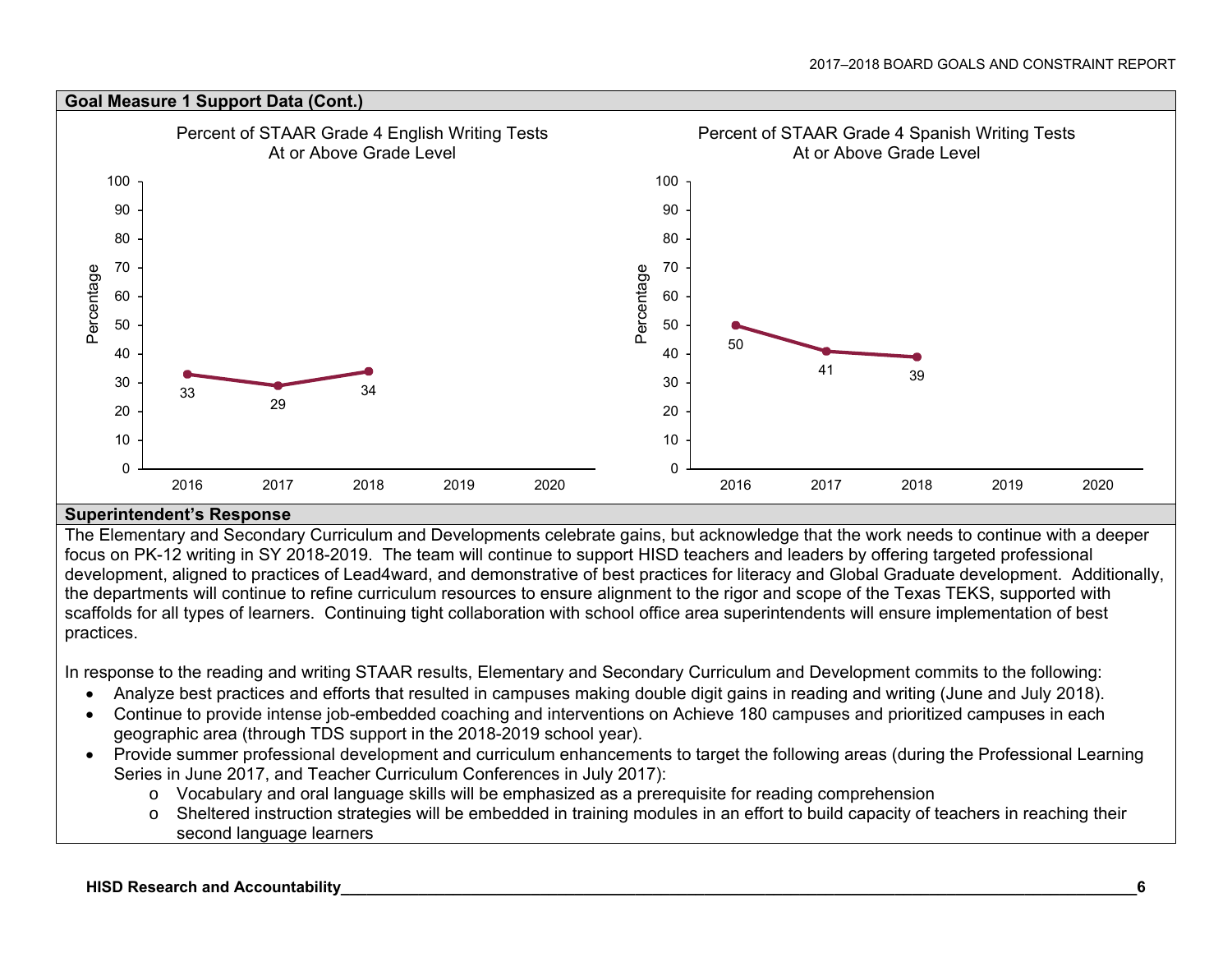#### **Superintendent's Response (Cont.)**

- <sup>o</sup> Active and supported listening, speaking, reading, writing, and critical thinking will be blended as interdependent components of literacy
- <sup>o</sup> Amount of time reading authentic literature will increase by encouraging students to read books they can and want to read
- <sup>o</sup> A clear instructional focus based on assessment will be apparent during small-group reading instruction
- <sup>o</sup> Development of additional professional development for content areas beyond the ELA classroom
- <sup>o</sup> A clear focus on best practices for writing will be present in professional learning, by utilizing Writing Toolkit's (Secondary) anchor papers and STAAR writing rubrics to enhance capacity for explicit writing instruction in ELA classrooms
- Provide August preservice training with a heavy emphasis on researched-based best practices to support effective writing instruction through Academic Days in each school office area
- Provide new teacher curriculum, instruction, and assessment trainings to effective implement HISD curriculum, initiatives, and researchbased best practices as part of the New Teacher Academy in August 2017
- Facilitate additional ongoing literacy training for principals and other campus leaders to deepen small-group guided reading instruction along with increased expectations and strategies to effectively implement, support, and monitor effective writing instruction (beginning with PLS in June 2017 and continuing through offerings during school year 2017-2018)
- Continue to align, calibrate and partner with School Offices and other Academics Departments to disaggregate data to identify campuses that are successfully closing achievement gaps among various demographic groups. Best practices will be documented and shared during monthly CAO/Area Superintendent meetings.
- Develop and implement Writing Toolkits to provide teachers and leaders with student samples, anchor papers, rubrics, and calibration resources for all 4 core content areas (secondary) and implementation of Writer's Workshop at the elementary level
- Gather district-wide writing samples twice during the 2017-2018 school year in order to inform professional learning and further resource/PD development
- Provide deeper learning opportunities for writing development and sustainability of best practices through a secondary writing cohort with key teachers from all school office areas in the district (kick off during early fall 2018).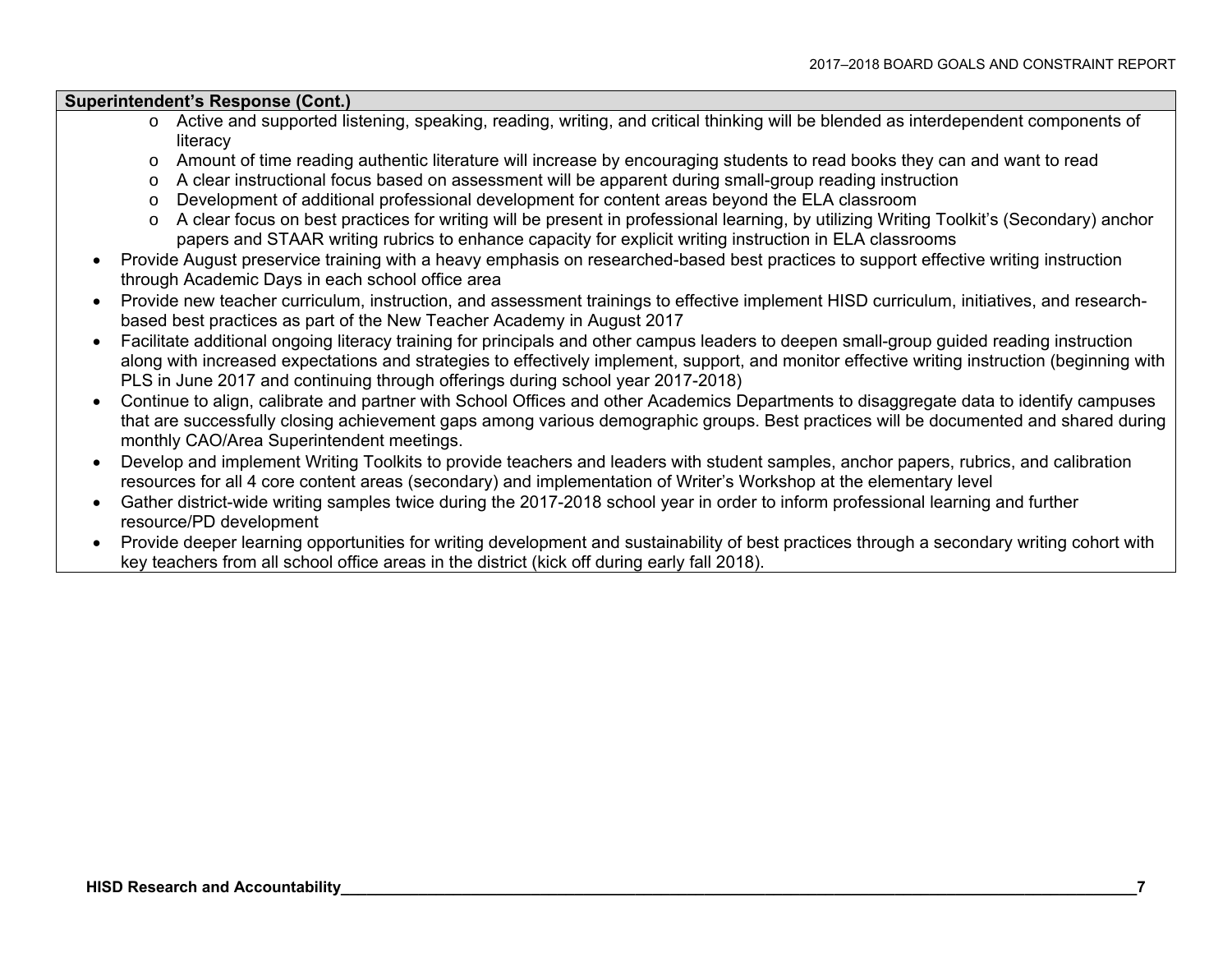

2017–2018 Renaissance 360 student data files.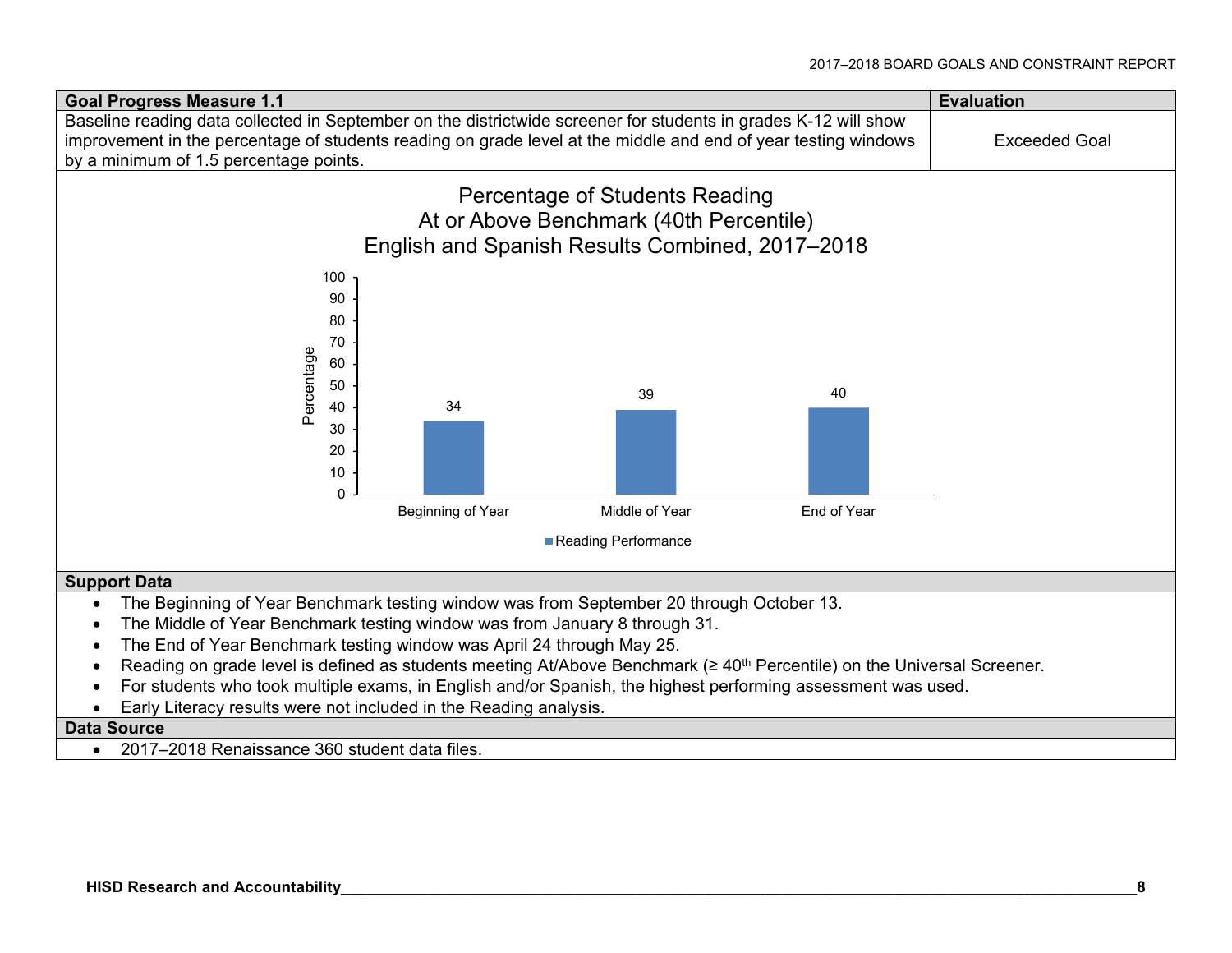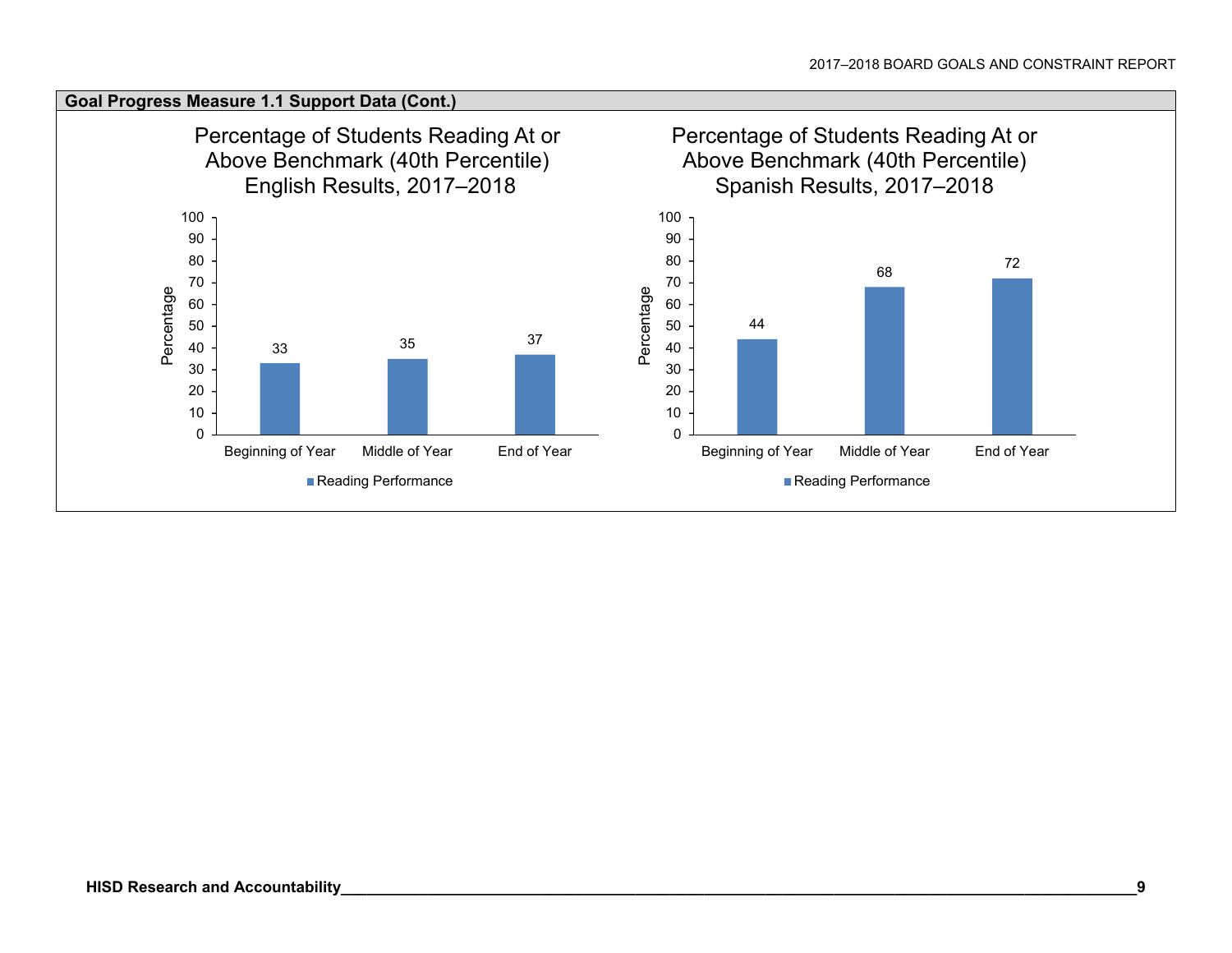

- The released STAAR testing window was February 19 through 23 for grade 4 and February 19 through 26 for grade 7.
	- <sup>o</sup> A passing writing score was classified as the percent of students performing at or above the Meets Grade Level standard.
- Note: Due to the impact of Hurricane Harvey on the instructional calendar, only two formative writing assessments were administered in the 2017-2018 school year to increase the amount of instructional time between assessments.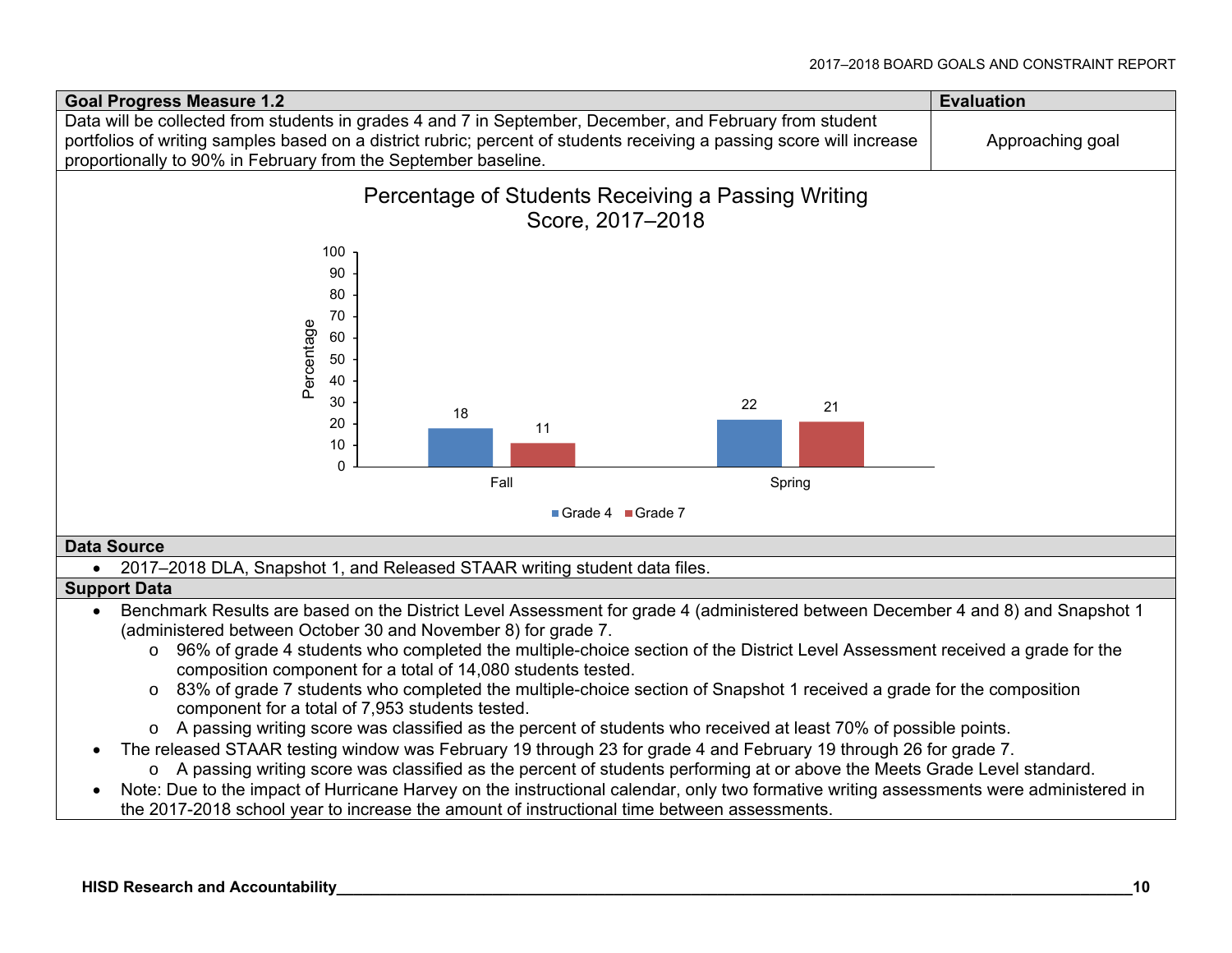

#### **Data Source**

- Index 4 results are based on the postsecondary component of the accountability system in effect from 2012–2017, and an HISD estimated postsecondary component for the 2017 graduates. The expectation was that the 2017 baseline would be no lower than the 2015 results available at the time this goal was drafted.The College, Career, and Military Ready (CCMR) results are based on the new accountability system starting with the 2017 graduates.
- For the 2017 graduates, 53 is a B for state accountability.

#### **Superintendent's Response**

In support of daily instruction, the district continues to provide district curriculum and other instructional materials, strategies, and resources designed to build global graduate competencies in students. For example, students are afforded opportunities in multiple disciplines to learn about the world around them, research issues, develop positions, and support their positions with evidence. Regular activities in the district master courses encourage students to read, analyze, and discuss; communicate ideas in a variety of formats; and develop portfolios of the work they create.

#### **HISD Research and Accountability\_\_\_\_\_\_\_\_\_\_\_\_\_\_\_\_\_\_\_\_\_\_\_\_\_\_\_\_\_\_\_\_\_\_\_\_\_\_\_\_\_\_\_\_\_\_\_\_\_\_\_\_\_\_\_\_\_\_\_\_\_\_\_\_\_\_\_\_\_\_\_\_\_\_\_\_\_\_\_\_\_\_\_\_\_\_\_\_\_\_\_\_11**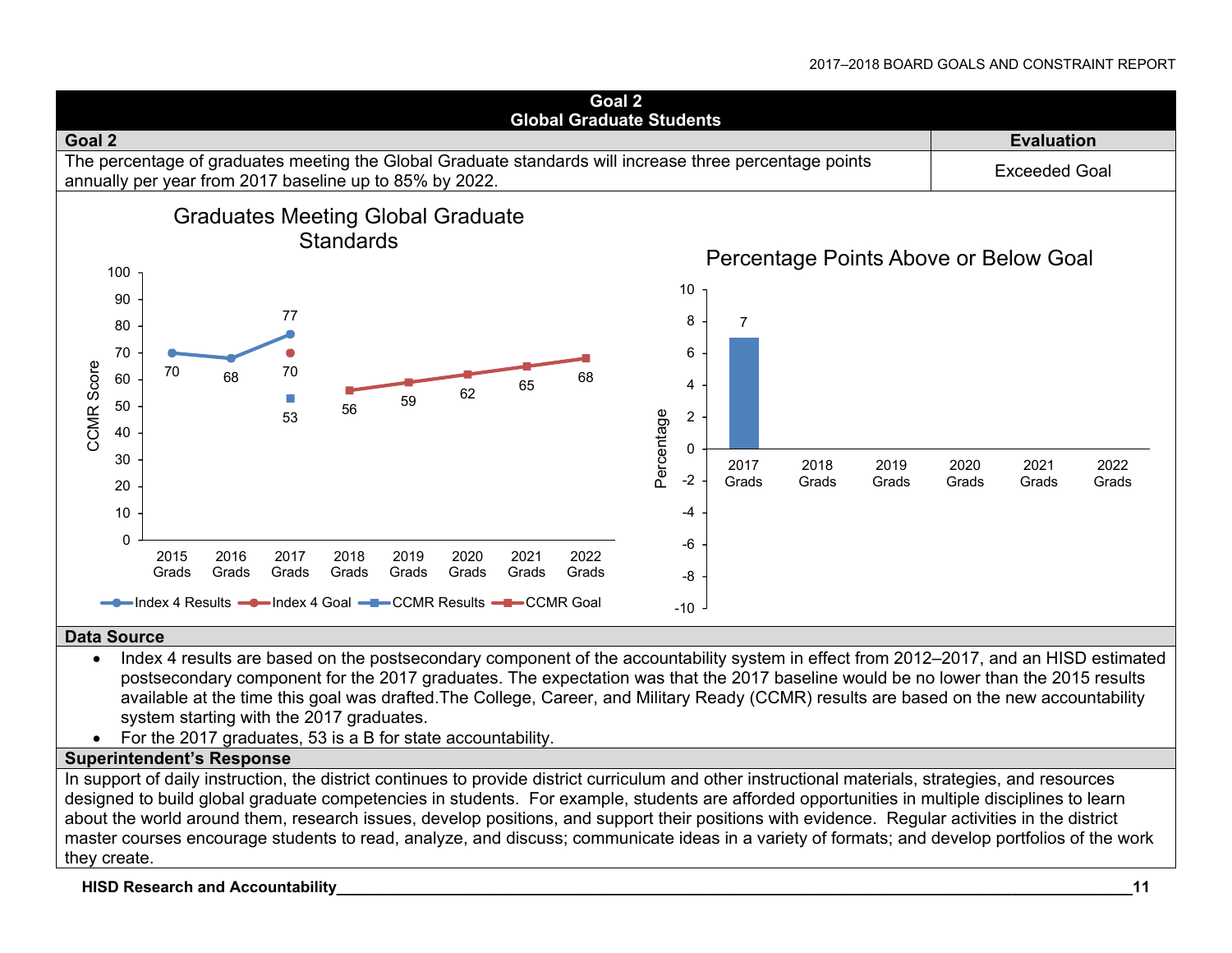#### **Superintendent's Response (Cont.)**

With PowerUp laptops and digital resources, students can more easily direct their own learning by collaborating with others, accessing quality resources outside the classroom, and creating relevant work products. The Office of Secondary Curriculum and Development also supports the work of the Campus Instructional Technolgists (CITs) in schools by ensuring they are equipped to guide teachers in leveragng these digital strategies and resources and celebrates high school projects that utilize technology at HISD's annual Together with Tech conference.

In order to increase the number of students meeting the SAT standard for CCMR Measure, College Readiness supported campuses in increasing the number of students whose Khan Academy accounts were linked to College Board. To support increases in the number of students meeting the CCMR measure through the TSI Metric, College Readiness paid for the TSI exam for al campuses. The College Success Advisors worked with priority groups of students at Achieve 180 Campuses to ensure execution of a post-graduation plan that would have College, Career or Military acceptance as an outcome.

This year, College Readiness will be implementing the Launch Initiative, which provides comprehensive College Readiness supports to students in grades 9-11 at Achieve 180 campuses. This includes ensuring that students have linked Khan Academy account and are using the SAT Preparation software; as well as delivering campus presentations focused on academic preparedness and goal setting; as well as sponsoring college visits to help develop college-going mindsets. This year, the College Readiness team will focus on targeting students who have borderline PSAT scores that would allow them to meet the CCMR measure via SAT, and ensuring that they have a support plan with Khan to increase their SAT Scores. The district plans to continue to cover the cost of the SAT School Day Exam, ensuring equitable access to the college access test.

Last year, College Readiness/Advanced Academics expanded Dual Credit coursework across several schools, as well as increased the number of campuses offering Dual Enrollment opportunities (from 1 to 7), allowing more students the opportunity to meet the CCMR measure. Additional professional development was provided to teachers of dual credit, and HISD worked with Houston Community College to host informational session informing more parents about the opportunities offered through dual credit programs. This year, in an effort to expand the number of dual credit offerings across the district, the Postsecondary Programming department will be working with HISD Human Resources to recruit teachers who have Master's Degrees to teach dual credit courses at high school campuses. Also, Postsecondary Programming will be hosting meetings with campus principals, particularly those at Achieve 180 campuses to develop a strategic plan around their Postsecondary Offerings, which include AP, IB and Dual Credit courses.

This year, the Postsecondary Programming department will continue to deliver Professional Development to the district's AP Teachers through a partnership with the National Math and Science Institute (NMSI) as well as providing Wednesday Professional Development sessions for teachers. This year was the first-time that the district held a Job-A-Like Training for AP teachers, as a part of a strategy to provide more direct support to instructors at campuses. This past summer teachers also had the opportunity to partake in the AP Summer Institute as well as continuing that support through the AP-Mini Conferences that take place during the school year; as all campuses offer AP coursework, the goal is to ensure high quality instruction and to increase the number of students passing the exam. Last year, as a result of these efforts, there was a 15% increase in the number of students earning a 5 on an AP exam. This year, the Postsecondary Programming department is excited to be support nine new campuses through the IB Candidacy process for the Primary Years, Middle Years, Diploma Programs.

The Career Readiness Department continues to work diligently with with high school campuses to ensure that each career pathway is aligned to industry standards. By ensuring that students complete a Personal Graduation Plan (PGP) the department will increase the number of students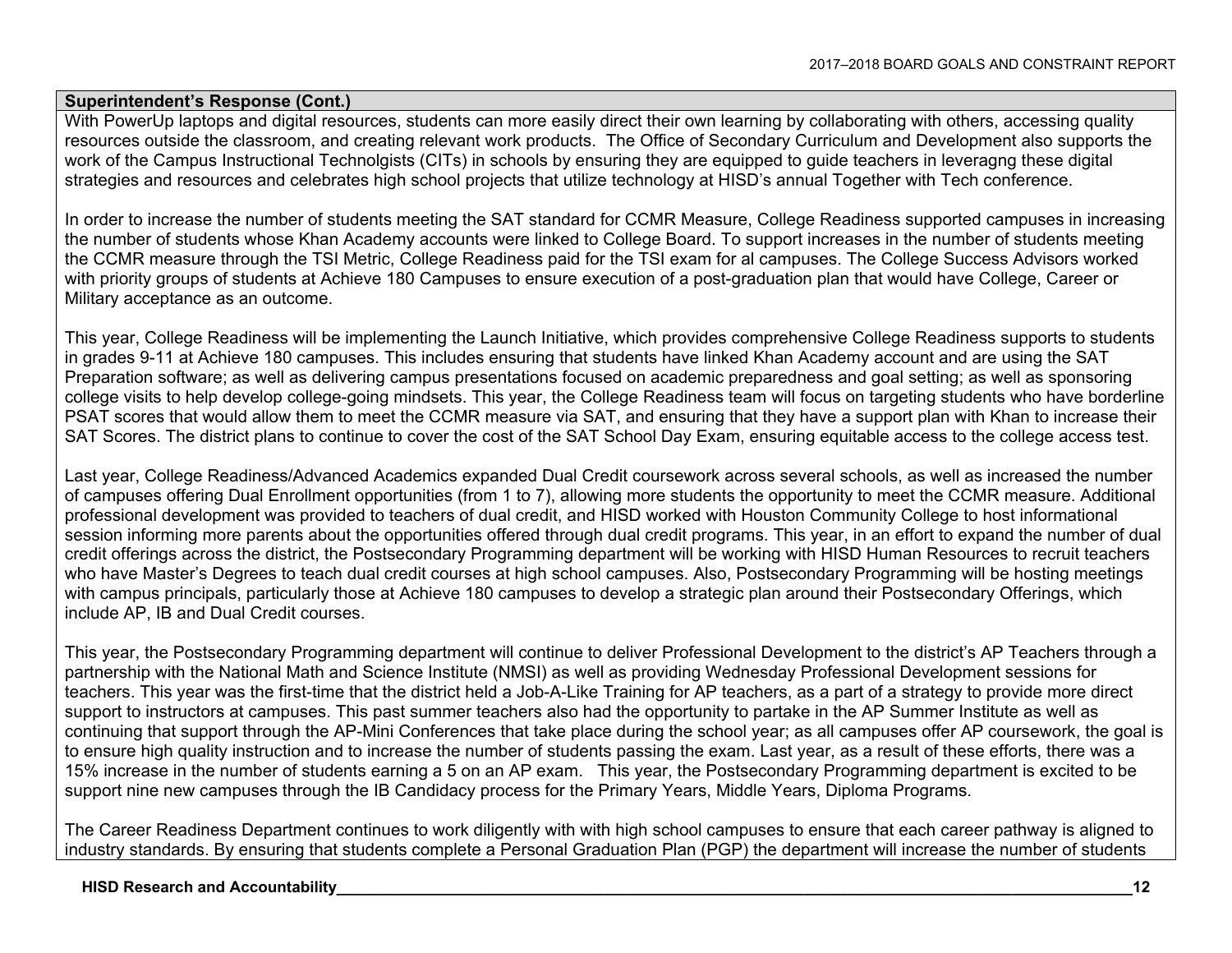#### **Superintendent's Response (Cont.)**

enrolling in and completing CTE courses/pathways. The department has also expanded efforts to market and advise students on career and technical education progam options across the district; as well as expand professional development opportunities to CTE teachers in order to ensure that they have the instructional skill sets to meet the needs of our students.

For the 2018-2019 school year, the Career Readiness Department has established CTE Advisor positions that will centralize CTE PEIMS coding and assist campuses with academic advising. This effort will ensure data quality at each campus for PGP and CTE purposes. The CTE Advisors will also provide guidance and career information to students seeking entrance into the workforce directly after high school.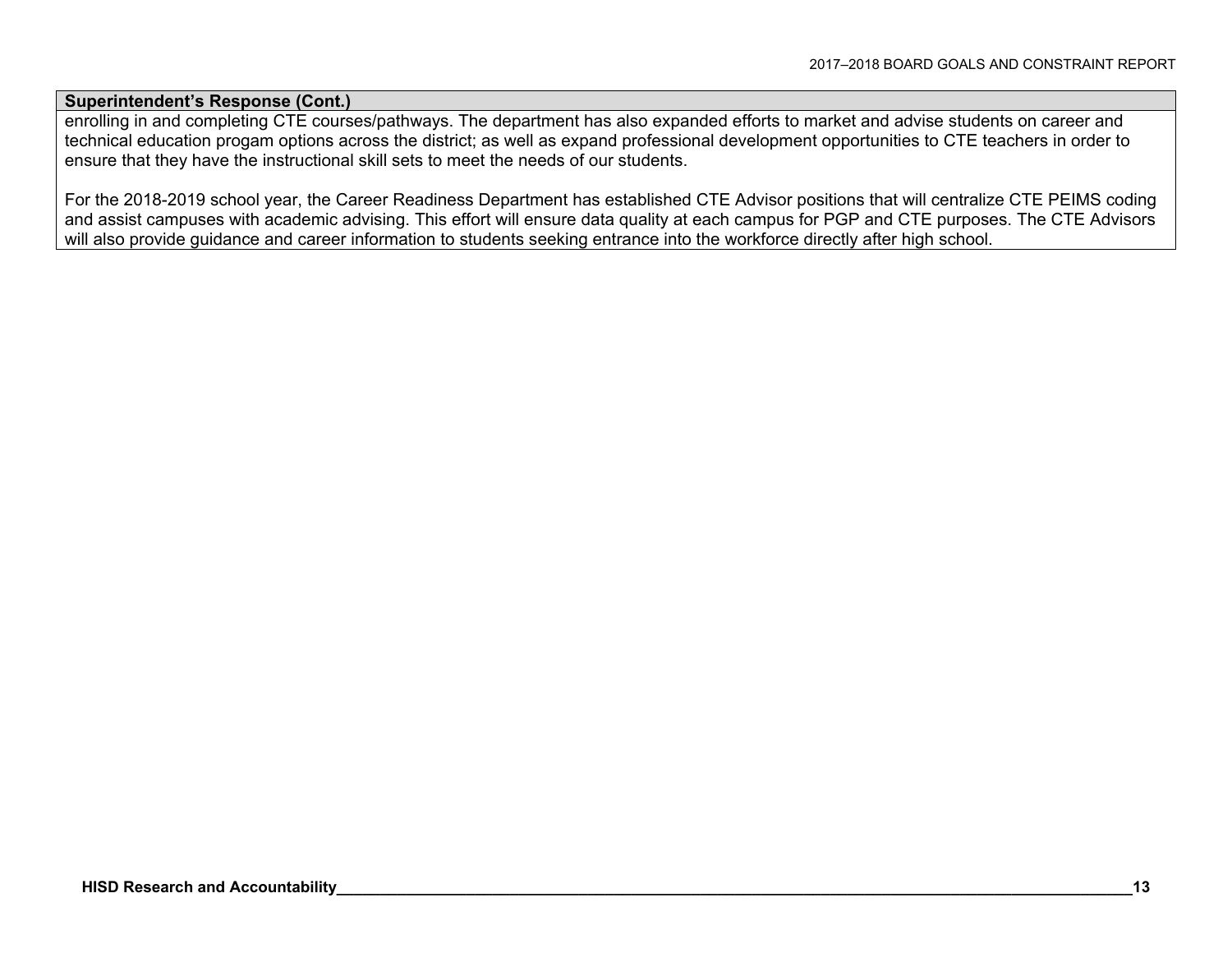

• IBM Cognos Data Warehouse reporting tool – Chancery Ad Hoc package

#### **Support Data**

- Enrolled results will be updated during the November and April board meetings for the Fall and Spring semesters respectively
- Completion results will be updated during the February and June board meetings for the Fall and Spring semesters respectively.
- The percentage of students enrolled in a CTE course is based on the total number of students enrolled in the district during the semester, while the percentage of students completing a CTE course is based on students who received a semester average in at least one class.
- Only students enrolled in grades 10–12 are included in the calculation.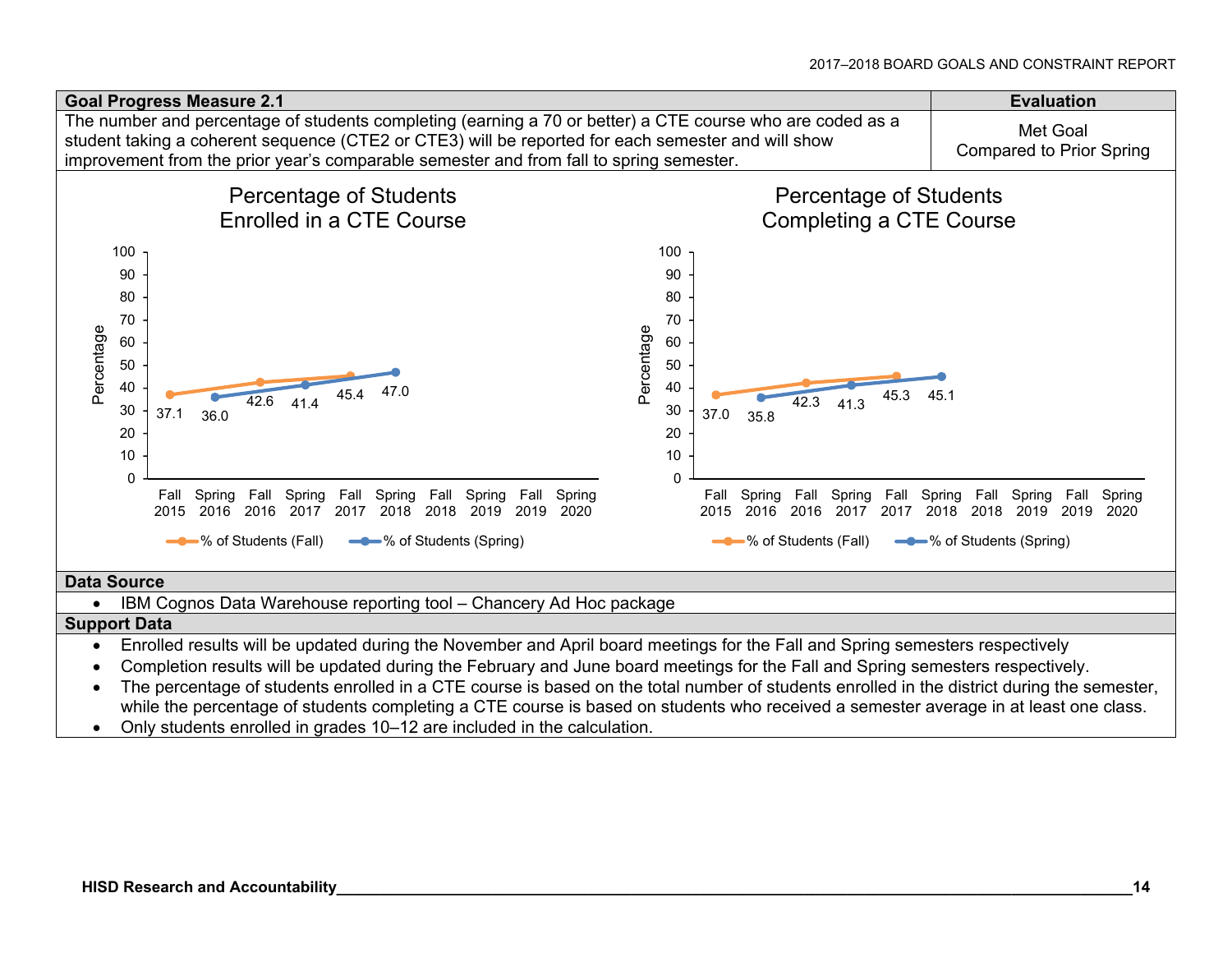

• IBM Cognos Data Warehouse reporting tool – Chancery Ad Hoc package

#### **Support Data**

- Enrolled results will be updated during the November and April board meetings for the Fall and Spring semesters respectively
- Completion results will be updated during the February and June board meetings for the Fall and Spring semesters respectively.
- The percentage of students enrolled in a AP or IB course is based on the total number of students enrolled in the district during the semester, while the percentage of students completing a AP or IB course is based on students who received a semester average in at least one class.
- Only students enrolled in grades 10–12 are included in the calculation.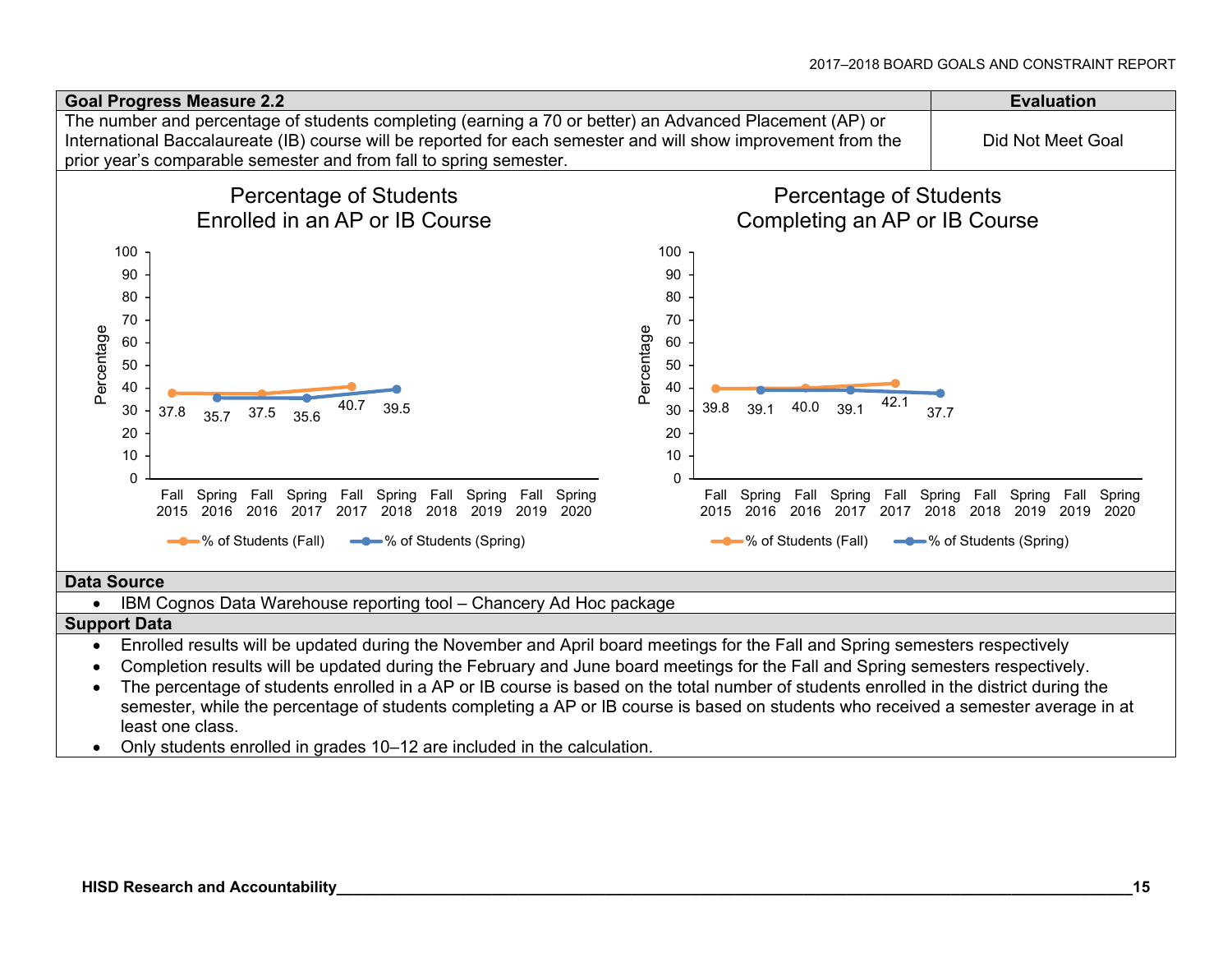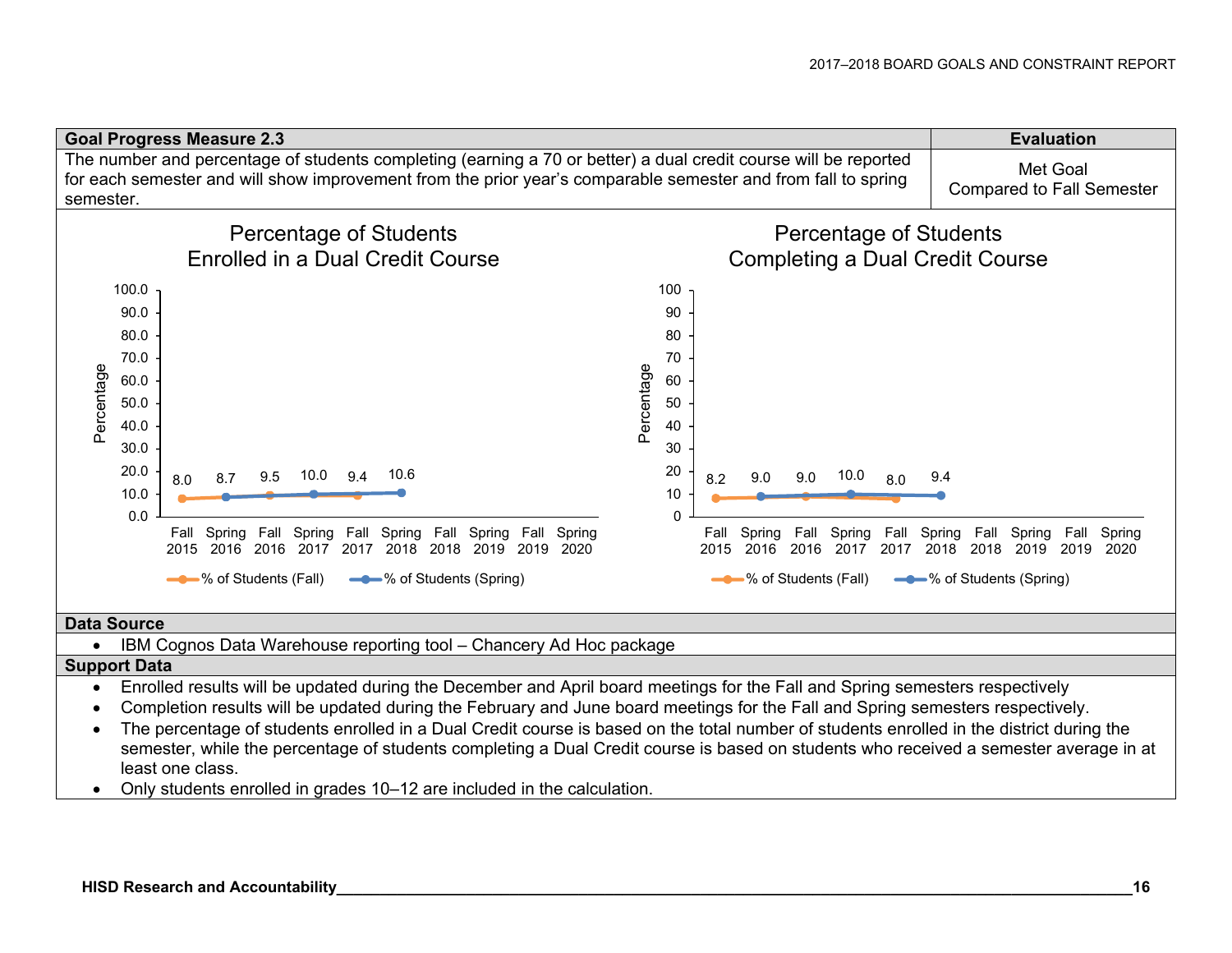

 Results include students who did not meet the Approaches Grade Level standard on the prior year and received a STAAR Progress Measure for the current year.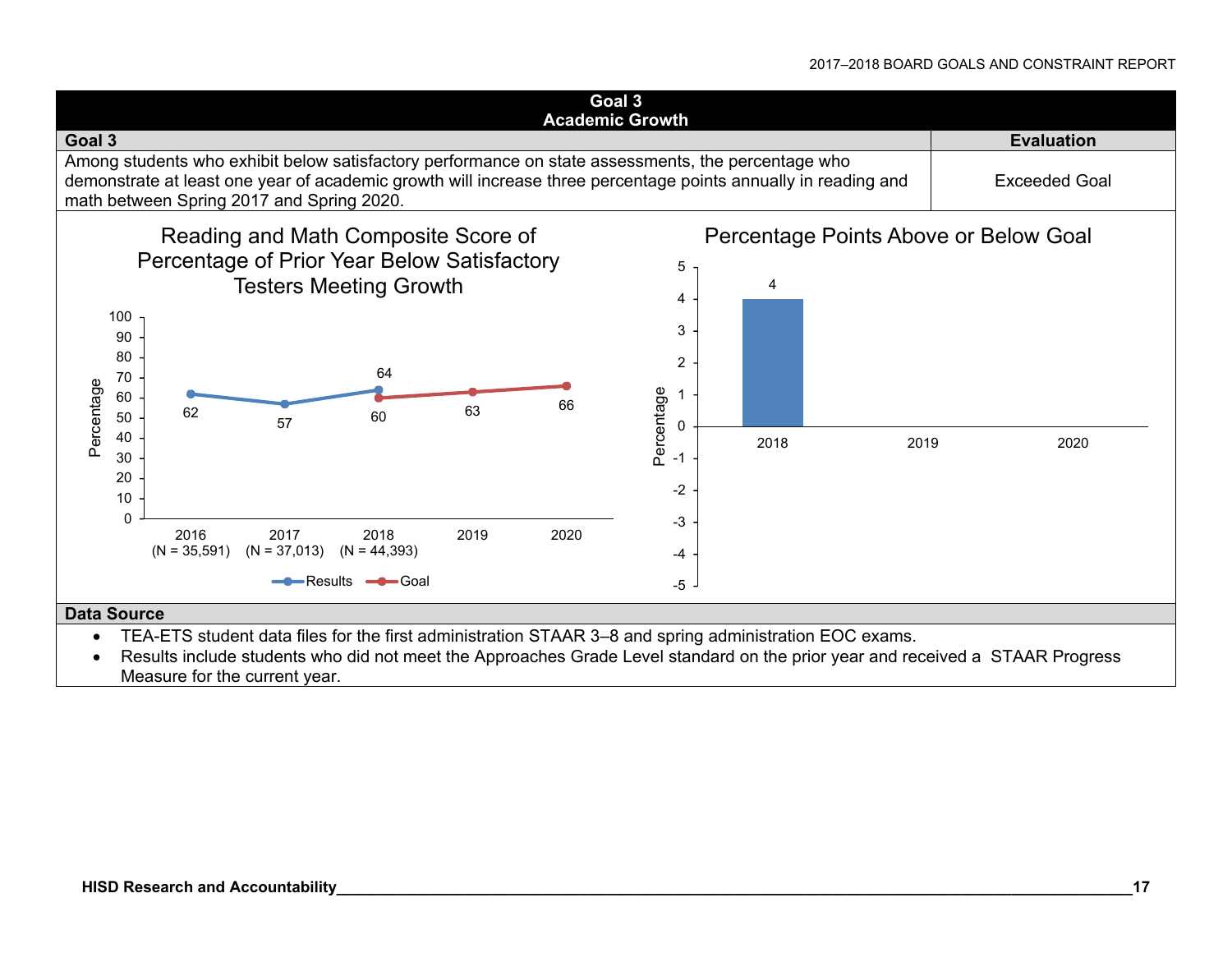#### **Goal Measure 3 Support Data (Cont.)**  Percentage of Prior Year Reading Below Percentage of Prior Year Math Below Satisfactory Students Meeting Growth Satisfactory Students Meeting Growth100100 909080807070Percentage Percentage Percentage Percentage 60606564 $\overline{7}$  63 60505057 574040303020201010 $\Omega$  $\Omega$ 2016201720182019 2020 2016201720182019 2020 (N = 18,314) (N = 18,941) (N = 23,968) (N = 17,277) (N = 18,072) (N = 20,425)

## **Superintendent's Response**

Elementary and Secondary Curriculum and Development, Special Populations, and Student Assessment are working collaboratively with Area Offices to implement the following key components to ensure students that previously performed below satisfactorily will demonstrate at least one year of academic growth in reading and math:

- Implement aligned, rigorous, and engaging curriculum provided PK-12 to support effective tier 1 literacy instruction through district curriculum specialists, teacher development specialists, and department chair/lead teachers
- Anytime, anwhere access to district curriculum resources through the HISD HUB (itslearning learning management system) which includes scopes and sequences, planning guides, lesson plans, and online digital resources such as textbooks, MyOn, Achieve 3000, and Imagine Learning.
- Provide robust teacher training as a part of Saturday Elementary Teacher Training Summits (10/21 Literacy, 12/2 Social Studies, and 1/20 Math Summit)
- Provide district-wide reading and writing best practices and implementation supports for campus leaders and teachers through all district professional learning opportunties for Literacy by 3, Literacy in the Middle, and Literacy Empowered which occurred through campus PLCs, principal meetings, department chair/lead teacher meetings, and other monthly offerings.
- Partnered with Scholastic Education to provide a series of literacy learning opportunities for elementary school leaders. The learning will include face-to-face professional learning sessions (September), small group guided reading lesson modeling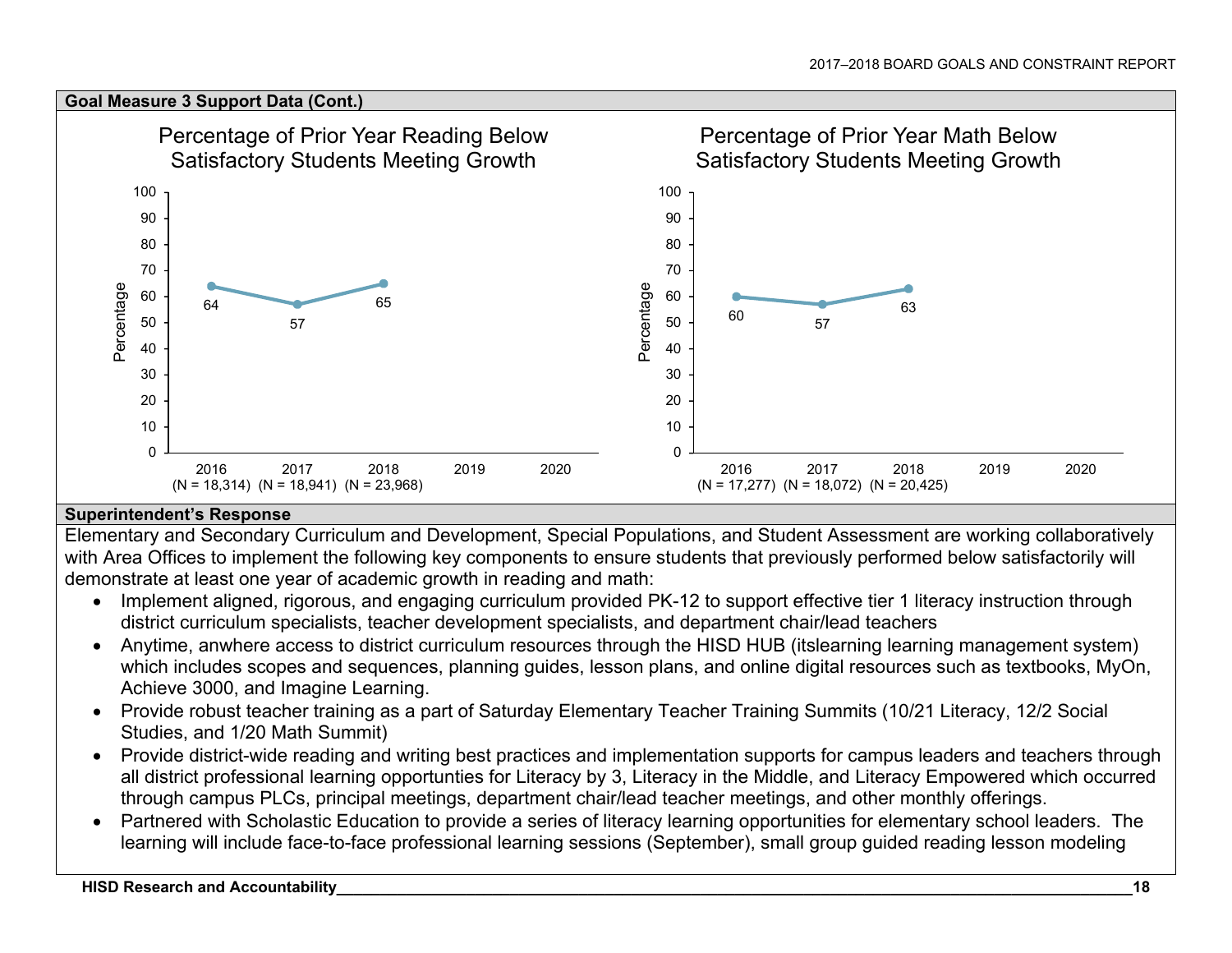#### **Superintendent's Response (Cont.)**

- (October), and on-site literacy walk-throughs (November) and follow up strategic planning and literacy support (January and February)
- Facilitate ongoing Achieve 180 extended Wednesday professional development focused on use of data and effective lesson planning aligned to the HISD Curriculum (9/13, 9/20, 9/27, 10/4, 10/11, 10/18, 10/25, 11/1, 11/8, 11/15, 12/6, 12/13, 1/10, 1/17, 1/24, 1/31, 2/7, 2/21, 2/28, 3/7, 3/28, 4/4, 4/11, 4/18, 4/25, 5/2, 5/9, 5/16, and 5/23
- Engage in collaborative instructional rounds and Achieve 180 Community of Practice visits with Academics and Area Office leaders to monitor and support effective implementation and academic growth in the fall and spring semesters
- Provide tiered intervention for students identified as needing intervention and/or urgent intervention
- Implement progress monitoring to ensure students are making adequate progress toward meeting their growth measure
- Ensure accurate placement of secondary students in the SRW course (Strategic Reading and Writing)
- Implementation of a new supporting resource in SRW courses- Read to Achieve
- Provide ongoing cohort professional learning opportunities for SRW teachers provided through a collaboration of the Secondary Curriculum and Development team and the Interventions department on a monthly basis.
- Provide instructional coaching for teachers provided by Literacy, ESL, and Intervention Teacher Development Specialist (TDS)
- Provide ongoing support for special education and general education teachers focused on literacy
- Use of Goal Book and other resources to scaffold for special education students
- Provide ongoing data driven instruction training to assist teachers with identifying common misconceptions and embedding scaffolds to support tier I instruction

Provide ongoing training to support teachers and leaders around leveraging the universal screener data to address students' deficit skills (Trainer-of-trainers provided for princpials and campus champions during the week of 8/7 and 8/14; Training was replicated on campuses during preservice the week of 8/21)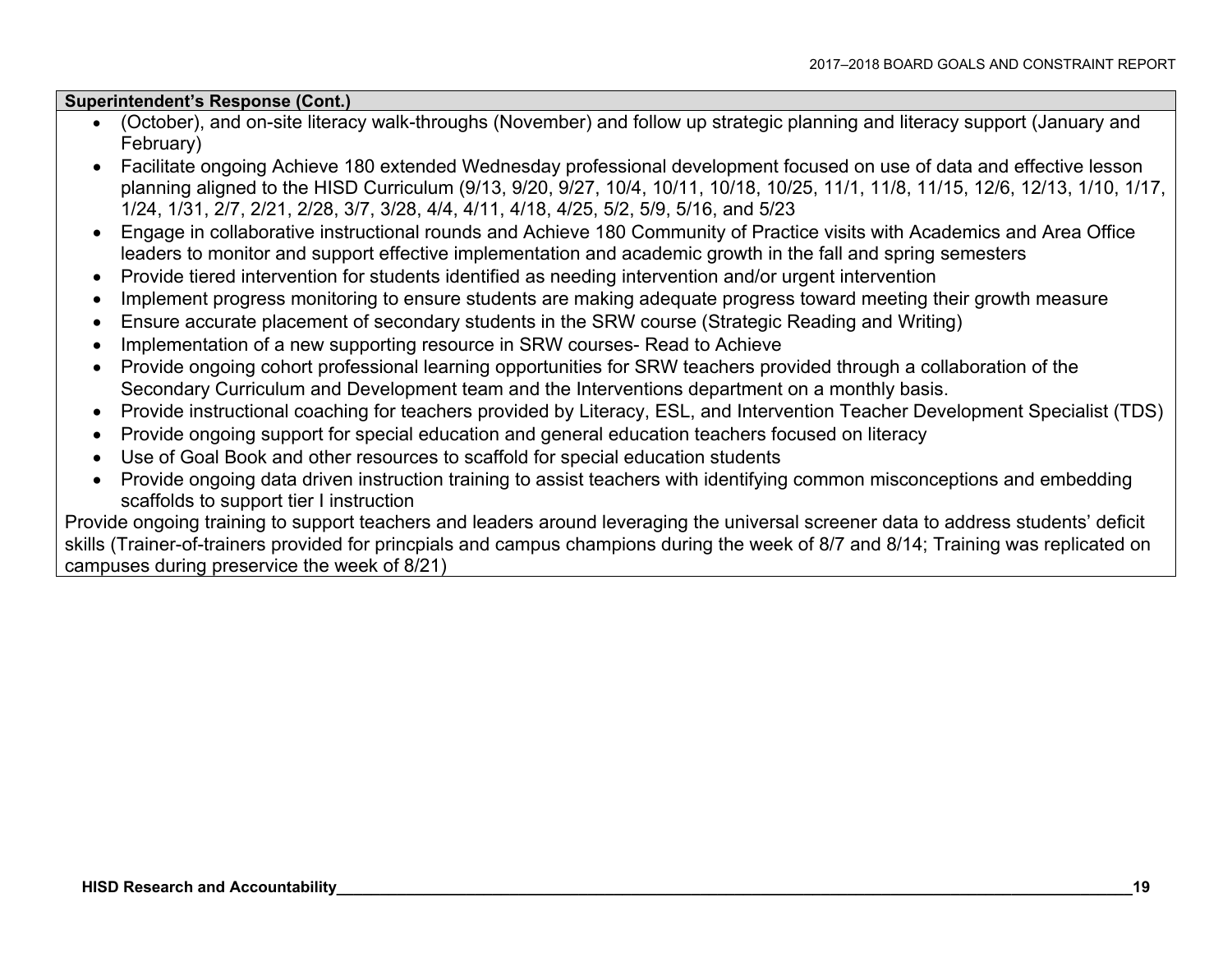

- There were 82,613 students in Reading and 47,244 students in Math tracked as progress monitored due to being below the 25<sup>th</sup> percentile on the BOY assessment.
- Adjusted Progress Monitoring 2 includes the MOY results of students who tested out of progress monitoring status during the MOY testing window and didn't test during the Progress Monitoring 2 window.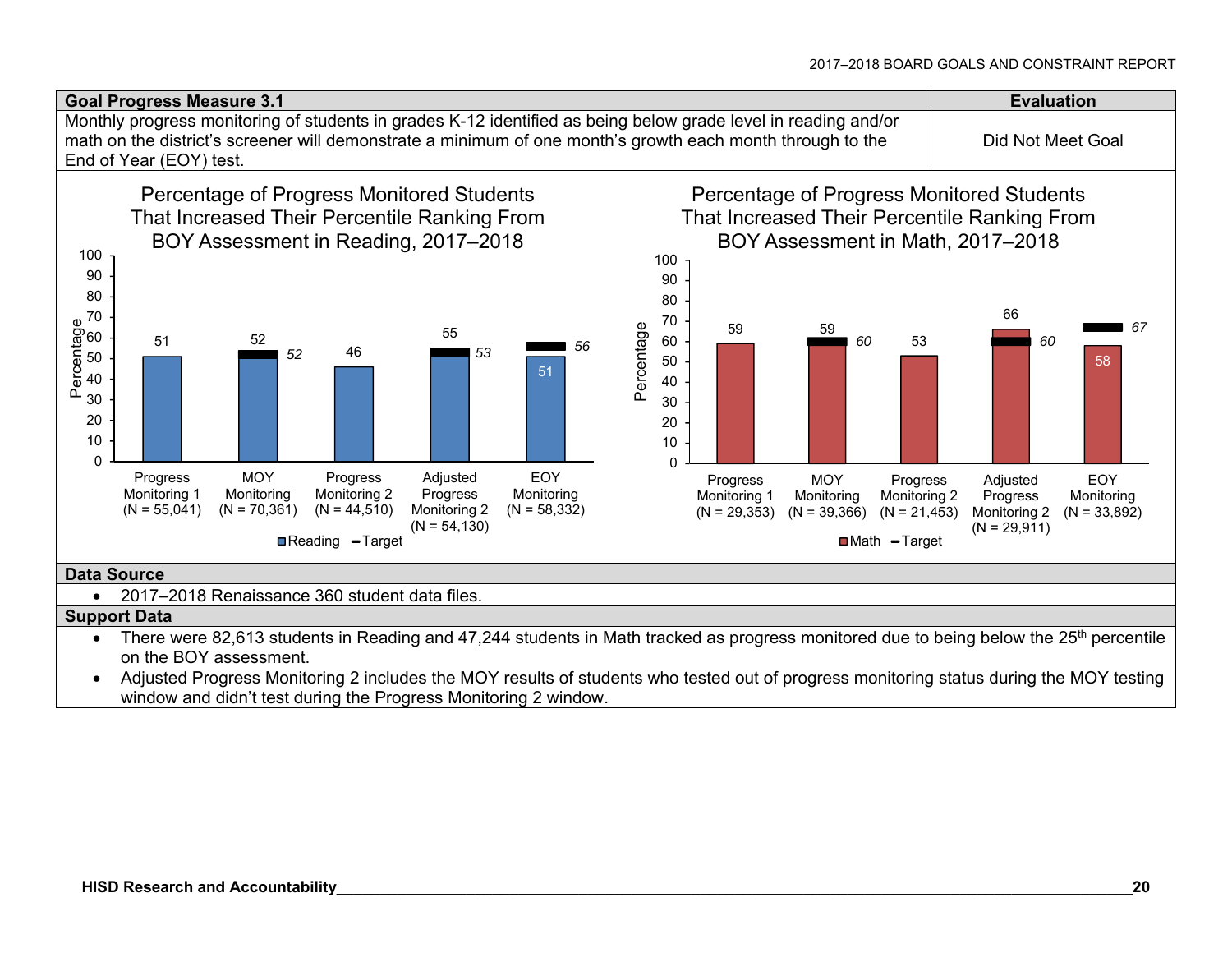#### **Constraint 1 Community School and Feeder Pattern Framework**

#### **Constraint 1**

The superintendent shall not permit the district to operate without a community school and feeder pattern framework, including a definition, processes, and goals.

#### **Superintendent's Response**

We met and exceeded our board goals and constraints. Our newly created Wraparound Services Department developed a community schools framework which includes a feeder pattern framework and training modules to on-board, develop, and support our wraparound service specialists.

A total of 76 schools have hired a wraparound specialists and they have received training on the community schools framework. The district launched *Every Community, Every School* ahead of schedule and met the initial goal of piloting a cohort of 15 (5%) schools by the end of the 2017–2018 school year. The launch began with the ten Superintendent Schools in November of 2017 and it moved into including Achieve 180 campuses as well as feeder schools within those communities.

Tools have been developed for campuses to conduct a needs assessment, to access a provider database, and a data tracker was adopted. We are on-target to increase usage annually by adding 60 schools per year until all campuses access the tools and training by 2022. We expect to have a total of 120 schools served by the end of the 2018-2019 academic school year.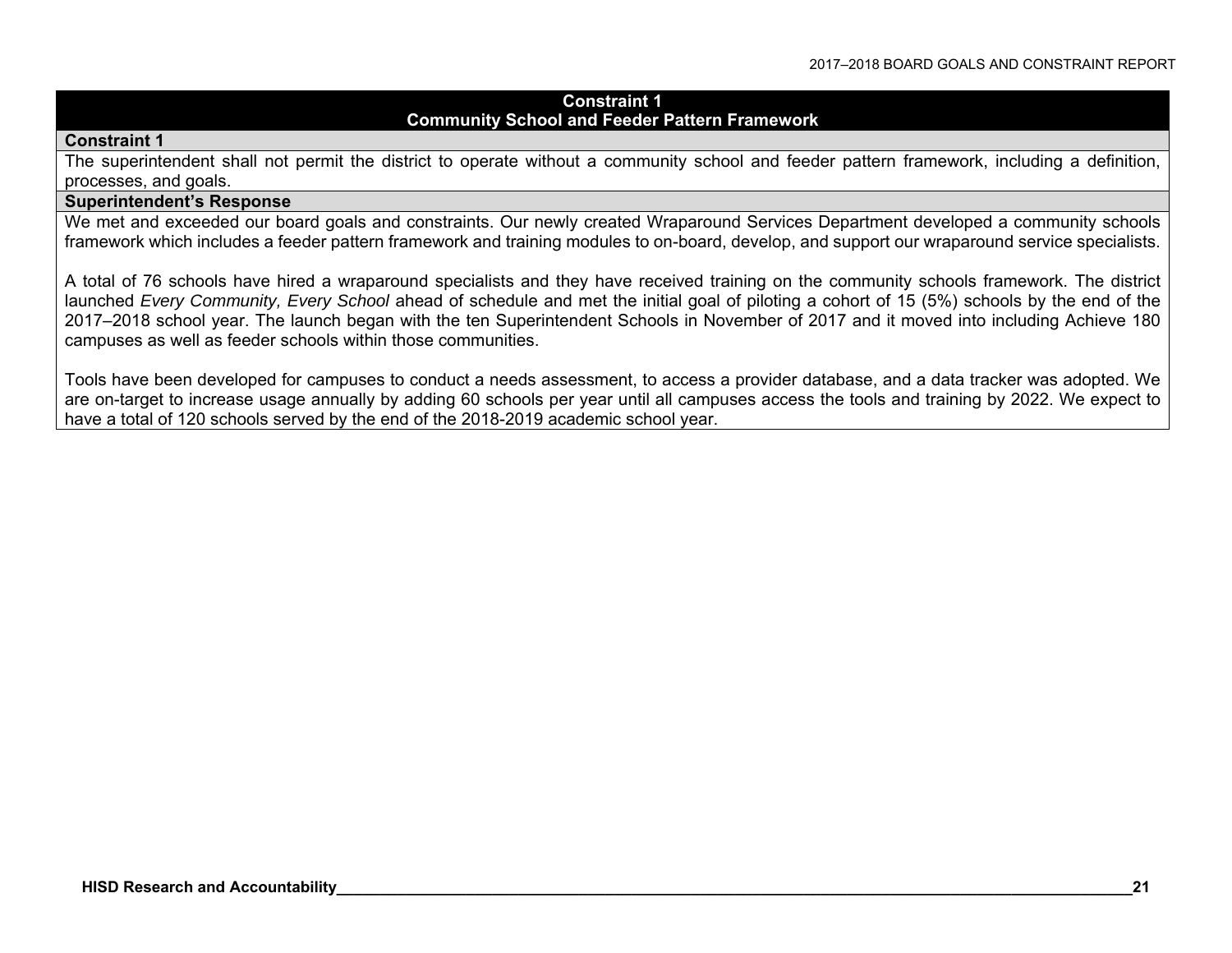

#### **Support Data**

In October 2017, the board approved the establishment of a new policy, FFC (Local), that codifies the district's commitment to provide a community school and feeder pattern framework. The new policy, was adopted by the board on the second reading in November 2017 and it directed the Superintendent to write a regulation reflecting the framework by which wraparound services are delivered to students; the framework includes a definition of community schools as well as supporting processes and goals.

The district launched *Every Community, Every School* ahead of schedule and met the initial goal of piloting a cohort of 15 (5%) schools by the end of the 2017–2018 school year. The launch began with the ten Superintendent Schools and it included Achieve 180 campuses as well as feeder schools within those complete communities.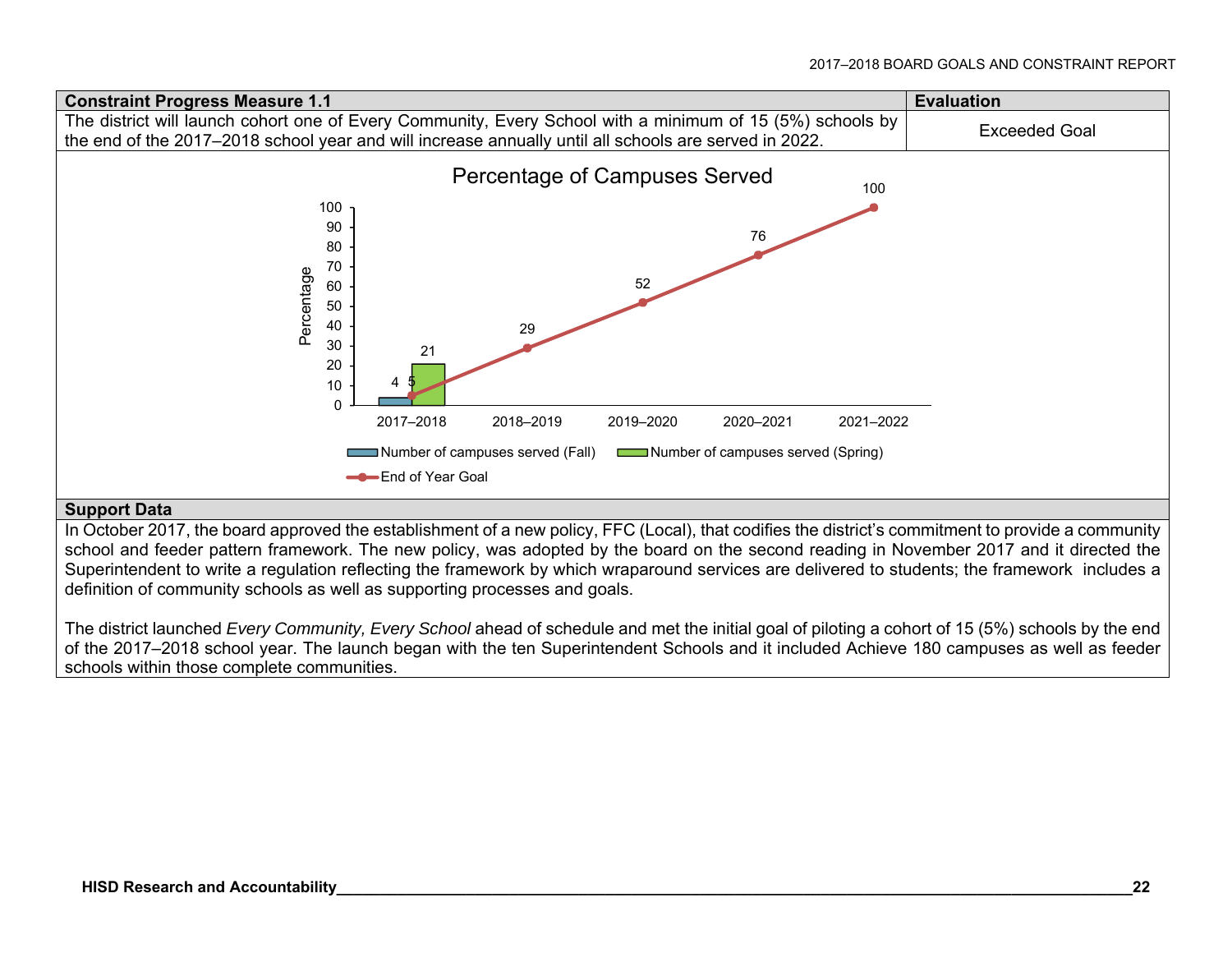#### **Constraint Progress Measure 1.1 Support Data (Continued)**

- November 2017: Identified and hired all ten (4% of schools) Wraparound Resource Specialists.
- December 2017: Conducted Student Welfare Surveys in all ten Superintendent Schools in partnership with Rice University, the City of Houston, and the Houston Endowment.
- January 2018: Students enrolled at the ten Superintendent Schools began to receive wraparound services.
- January 2018: A total of 32 Wraparound Specialists and an additional 6 of our Pro Unitas partners were onboarded and fully trained to begin to deliver services to their communities (14% of schools).
- January/February 2018: Community Schools Frameworks and Wraparound Tools were created
- January/February 2018: Professional Development Modules were created, and goal setting process was initiated
- January/February 2018: A total of 48 schools had posted and hired a Wraparound Specialist under the District's Wraparound Services Department including the six Kashmere Feeder Pattern schools that continue to deliver services through our partnership with Pro Unitas.
- March/April 2018: Professional Development and Goal Setting continued.
- May/June 2018: Professional Development Sessions were created on the community school and feeder pattern framework, including definitions, processes, and goals.
- June 2018: A total of 60 schools (21%) had posted and hired a Wraparound Specialist under the District's Wraparound Services Department including the six Kashmere Feeder Pattern schools that continue to deliver services through our partnership with Pro Unitas.

List of schools in which *Every Community, Every School* launched Wraparound Services in the 2017-2018 school year is provided on the next page.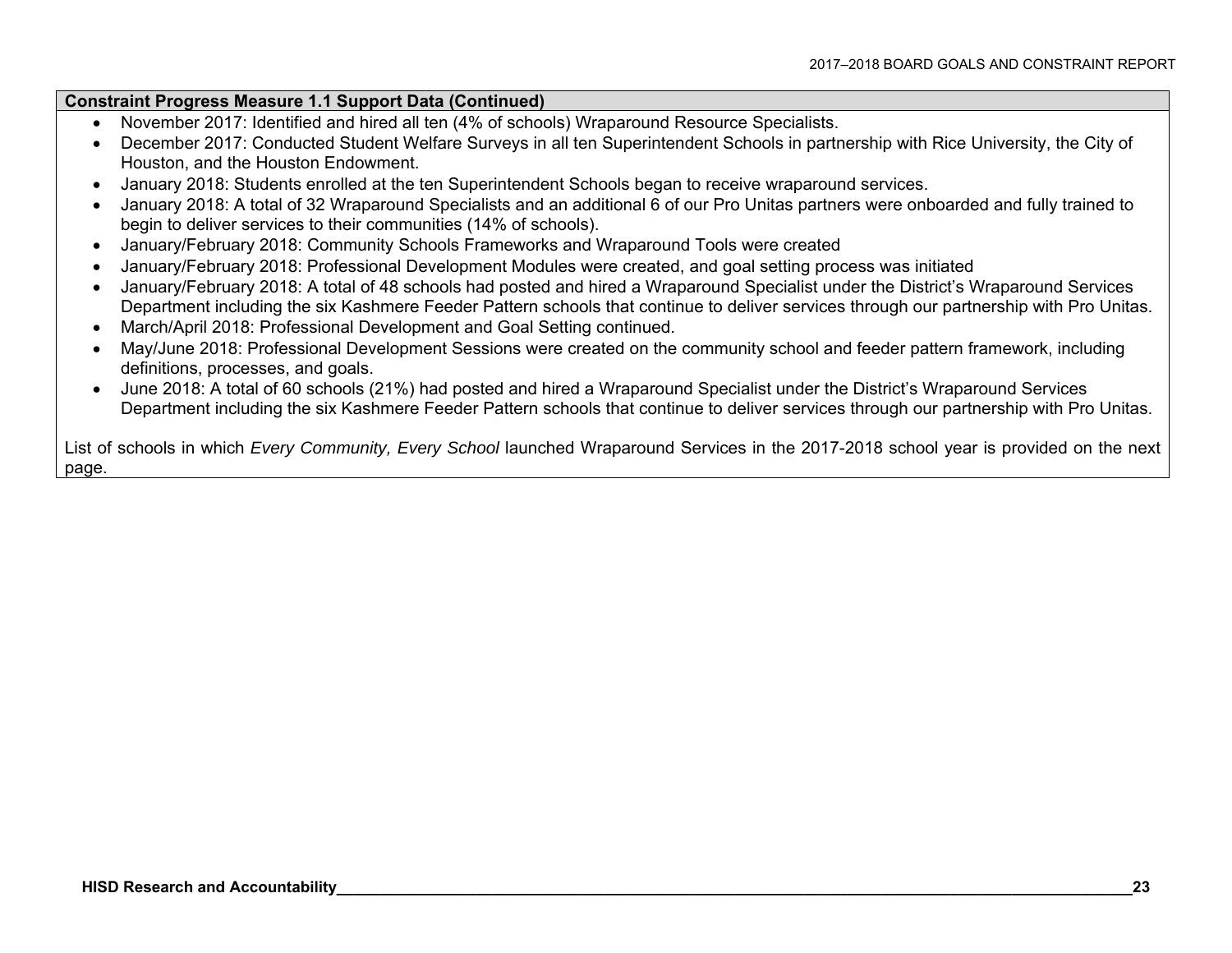| <b>Constraint Progress Measure 1.1 Support Data (Continued)</b> |  |  |  |
|-----------------------------------------------------------------|--|--|--|
|-----------------------------------------------------------------|--|--|--|

List of schools in which *Every Community, Every School* launched Wraparound Services in the 2017-2018 school year:

| <b>School</b>                             | <b>School</b>                    |  |  |  |
|-------------------------------------------|----------------------------------|--|--|--|
| <b>Attucks Middle School</b>              | Kashmere Gardens*                |  |  |  |
| <b>Austin High School</b>                 | Key Middle School*               |  |  |  |
| <b>Benavidez Elementary School</b>        | <b>Lawson Middle School</b>      |  |  |  |
| <b>Blackshear Elementary School</b>       | <b>Lewis Elementary School</b>   |  |  |  |
| <b>Bonham Elementary School</b>           | Liberty High School              |  |  |  |
| <b>Bellfort ECC</b>                       | <b>Looscan Elementary School</b> |  |  |  |
| <b>Bruce Elementary School</b>            | <b>Mading Elementary School</b>  |  |  |  |
| Cook Elementary School *                  | <b>Madison High School</b>       |  |  |  |
| <b>Burnet Elementary School</b>           | <b>Marshall Middle School</b>    |  |  |  |
| <b>Cullen Middle School</b>               | Martinez C Elementary School     |  |  |  |
| <b>DAEP</b>                               | Milby High School                |  |  |  |
| Deady Middle School                       | Momentum Academy                 |  |  |  |
| Dogan Elementary School                   | McGowen Elementary School*       |  |  |  |
| <b>Durkee Elementary School</b>           | Navarro Middle School            |  |  |  |
| <b>Edison Middle School</b>               | Northside High School            |  |  |  |
| <b>Fleming Middle School</b>              | North Forest High School         |  |  |  |
| <b>Fondren Elementary School</b>          | Paige Elementary School*         |  |  |  |
| Fondren Middle School                     | <b>Pugh Elementary</b>           |  |  |  |
| <b>Forest Brook Middle School</b>         | Sharpstown High School           |  |  |  |
| <b>Forester Elementary School</b>         | <b>Thomas Middle School</b>      |  |  |  |
| <b>Franklin Elementary School</b>         | Washington, BT High School       |  |  |  |
| Gallegos Elementary School                | <b>Wesley Elementary School</b>  |  |  |  |
| <b>Gregory-Lincoln Education Center</b>   | <b>Westbury High School</b>      |  |  |  |
| <b>Grissom Elementary School</b>          | <b>Wheatley High School</b>      |  |  |  |
| <b>Henry Middle School</b>                | <b>Williams Middle School</b>    |  |  |  |
| <b>Highland Heights Elementary School</b> | <b>Wisdom High School</b>        |  |  |  |
| <b>High School Ahead Academy</b>          | <b>Woodson School</b>            |  |  |  |
| <b>Hilliard Elementary School</b>         | Worthing High School             |  |  |  |
| <b>Houston MSTC</b>                       | <b>Yates High School</b>         |  |  |  |
| Kashmere High School*                     | <b>Young Elementary School</b>   |  |  |  |
| *Pro Unitas Partnership                   |                                  |  |  |  |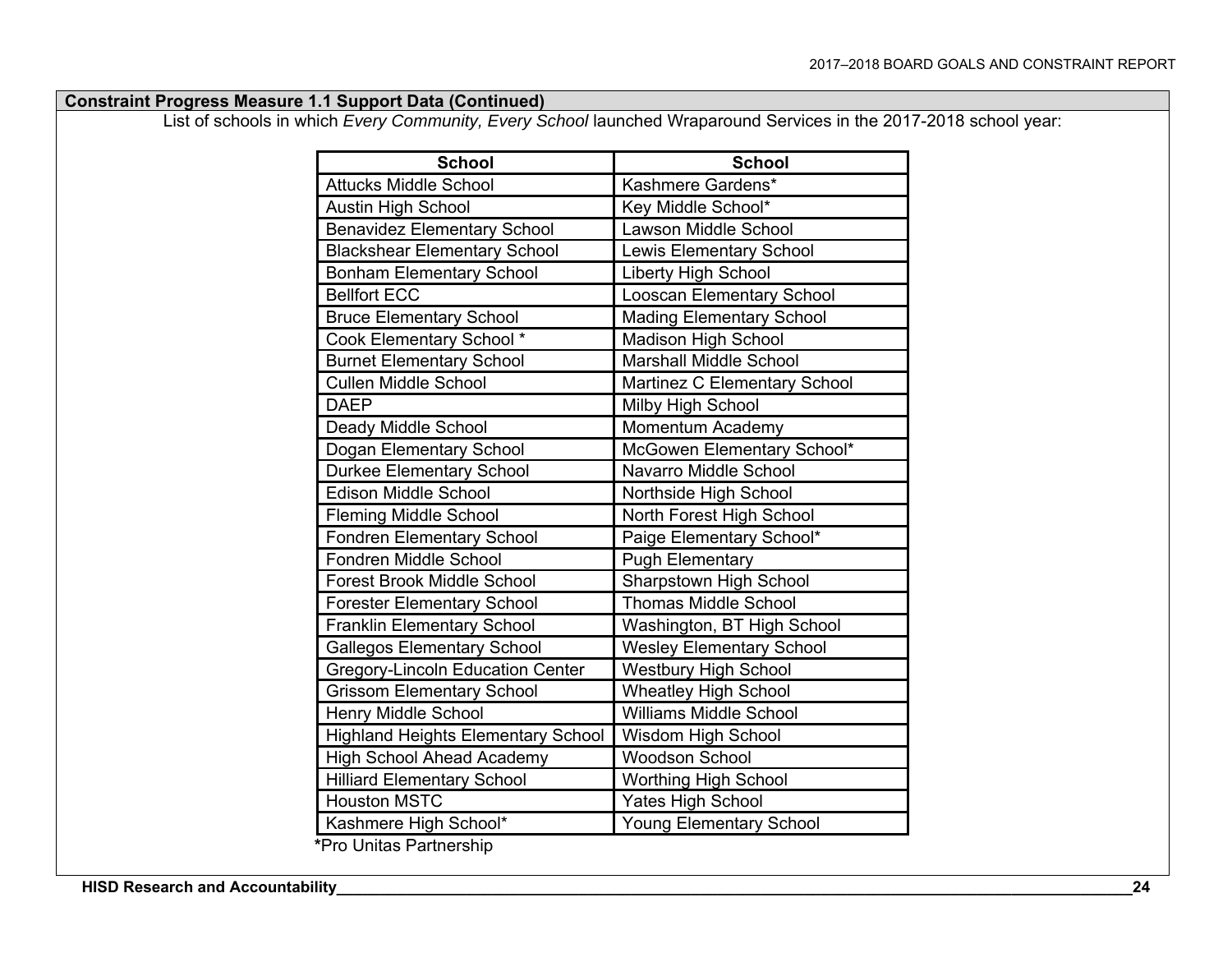

#### **Support Data**

- 62 schools have hired their Wraparound Specialist and 7 additional schools are in the process of hiring.
- Professional development trainings have been developed and delivered to 62 Wraparound Specialists
- An Informational data tracking system has been developed.
- A Data Tracking and Provider Database have been developed. Currently, all Wraparound Resource Specialist have access and are receiving training on how to effectively utilize these tools.
- All 62 Wraparound Specialists have received the tools, trainings, and data resources to fully implement the board policy adopted in November 2017.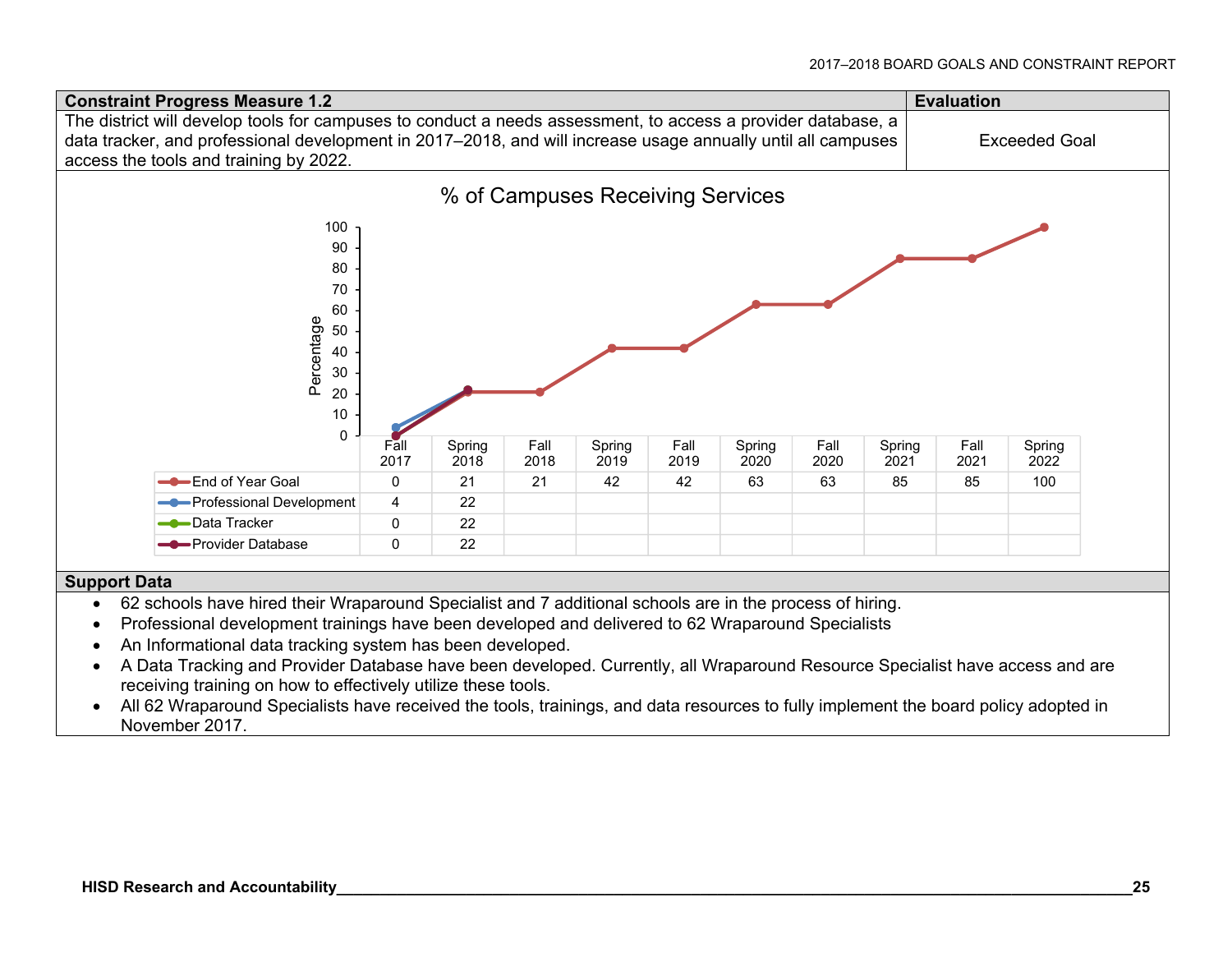#### **Constraint 2 District Required Formative Assessments**

#### **Constraint 2**

The superintendent shall not require teachers to administer more than two district-created assessments per semester.

#### **Superintendent's Response**

- Student Assessment, Elementary and Secondary Curriculum and Development facilitated stakeholder feedback sessions from teachers, principals, and community members to solicit feed to create the district's formative assessment plan.
- The Fall assessment was the District-Level Assessment. It was administered between Dec. 4–8 for Elementary (Grades 3–5 only) and Nov. 27–Dec. 6 for Middle and High Schools (EOC core courses only).
- The Spring assessment was the STAAR Released Test. It was administered between Feb. 19–23 for Elementary (Grades 3–5 only) and Feb. 19–26 for Middle and High Schools (EOC core courses only). Eighth grade STAAR Social Studies and the US History EOC released tests were administered between Apr. 16–20.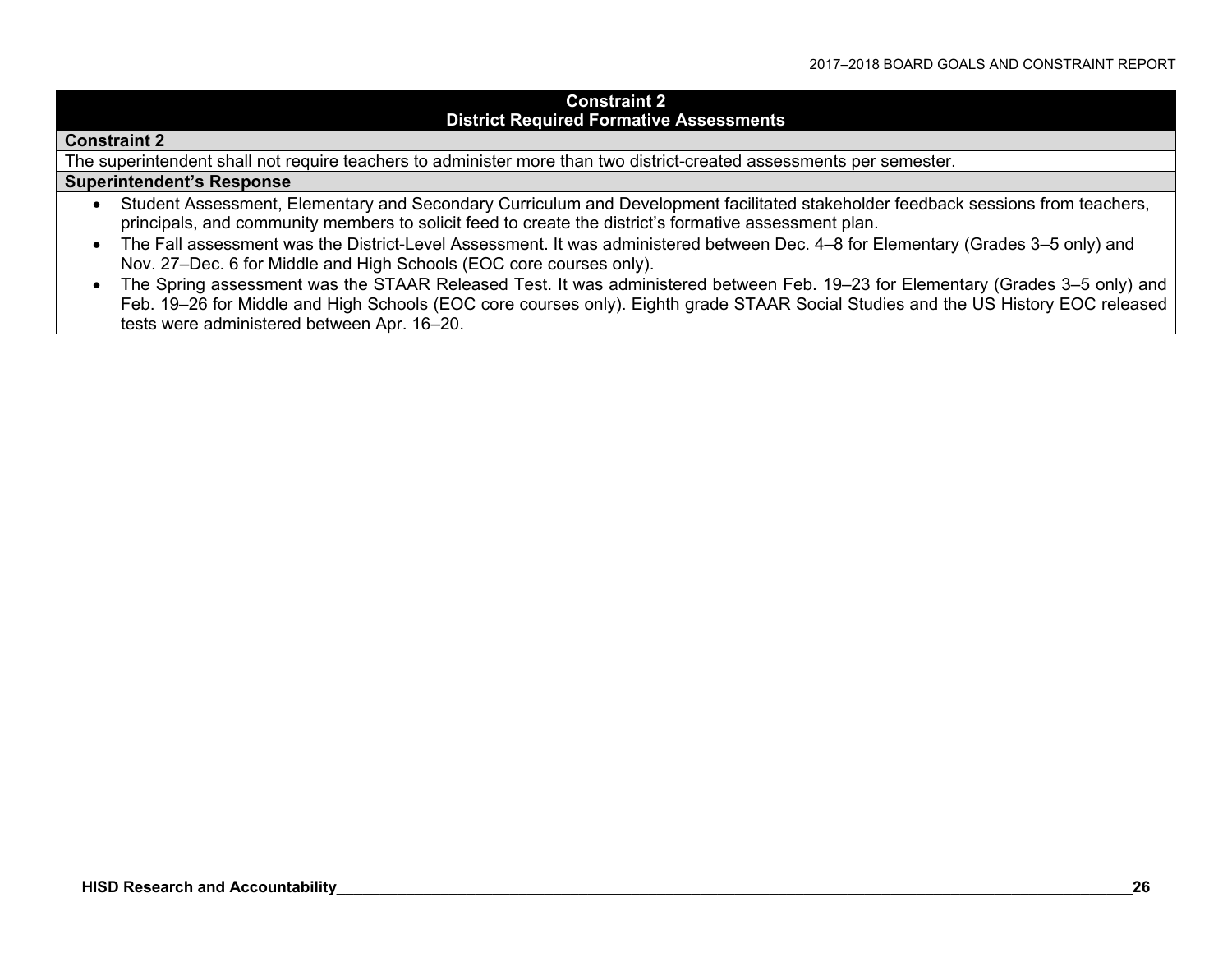

The Spring assessment was the STAAR Released Test. It was administered between Feb. 19–23 for Elementary (Grades 3–5 only) and Feb. 19–26 for Middle and High Schools (EOC core courses only). Eighth grade STAAR Social Studies and the US History EOC released tests were administered between Apr. 16–20.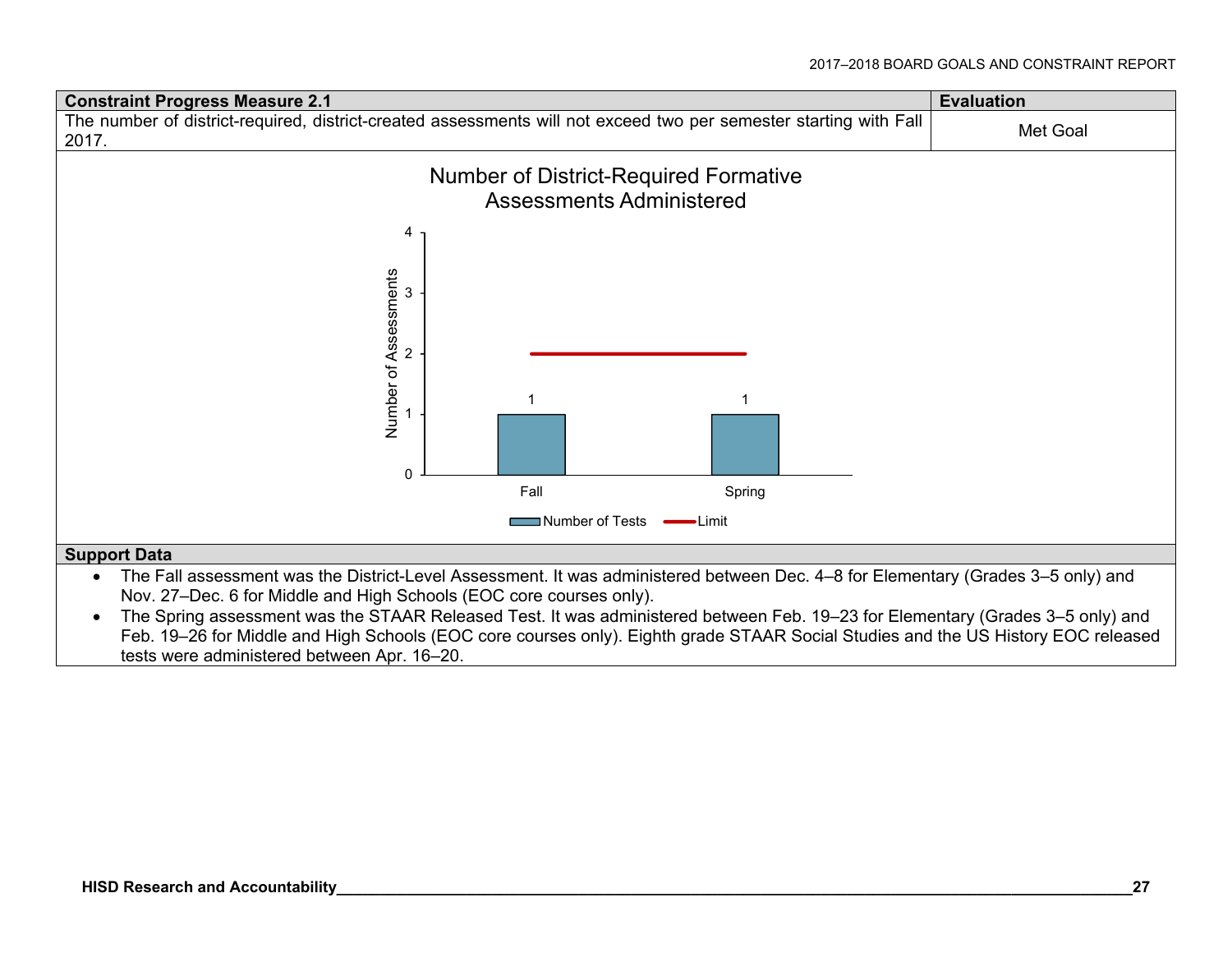#### **Constraint 3 Student Group Achievement Gaps**

#### **Constraint 3**

The superintendent shall not allow achievement gaps for student groups, including African-American, Hispanic, economically disadvantaged students, students receiving special education services, and English language learners (ELLs), to increase in reading, writing, and mathematics

#### **Superintendent's Response**

While we have seen progress in relationship to 3 of the 5 indicators, we are working urgently to continue to address the achievement gap. Specific strategies include:

- Achieve 180 supports for our most underserved campuses that include TDS support, extended Wednesday professional development (9/13, 9/20, 9/27, 10/4, 10/11, 10/18, 10/25, 11/1, 11/8, 11/15, 12/6, 12/13, 1/10, 1/17, 1/24, 1/31, 2/7, 2/21, 2/28, 3/7, 3/28, 4/4, 4/11, 4/18, 4/25, 5/2, 5/9, 5/16, and 5/23), targeted interventions, strategic data disaggregation, wrap around services, and essential positions
- The district is implementing a K-12 reading and math universal screener in order to assess all students' strengths and gaps in order to provide targeted interventions with progress monitoring for all student groups
- Provide training to support teachers and leaders around leveraging the universal screener data to address students' deficit skills (Trainer-of-trainers provided for princpials and campus champions during the week of 8/7 and 8/14; Training was replicated on campuses during preservice the week of 8/21)
- The district continues to build teacher and school leadership capacity in relationship to Literacy By 3, Literacy in the MIddle, and through the launch of Literacy Empowered as a part of monthly principals meetings, Teacher Development Specialists job-embedded supports on Achieve 180 and prioritized campuses, and lead teachers/department chairs which includes additional, culturally-relevant independent reading resources for all core classrooms.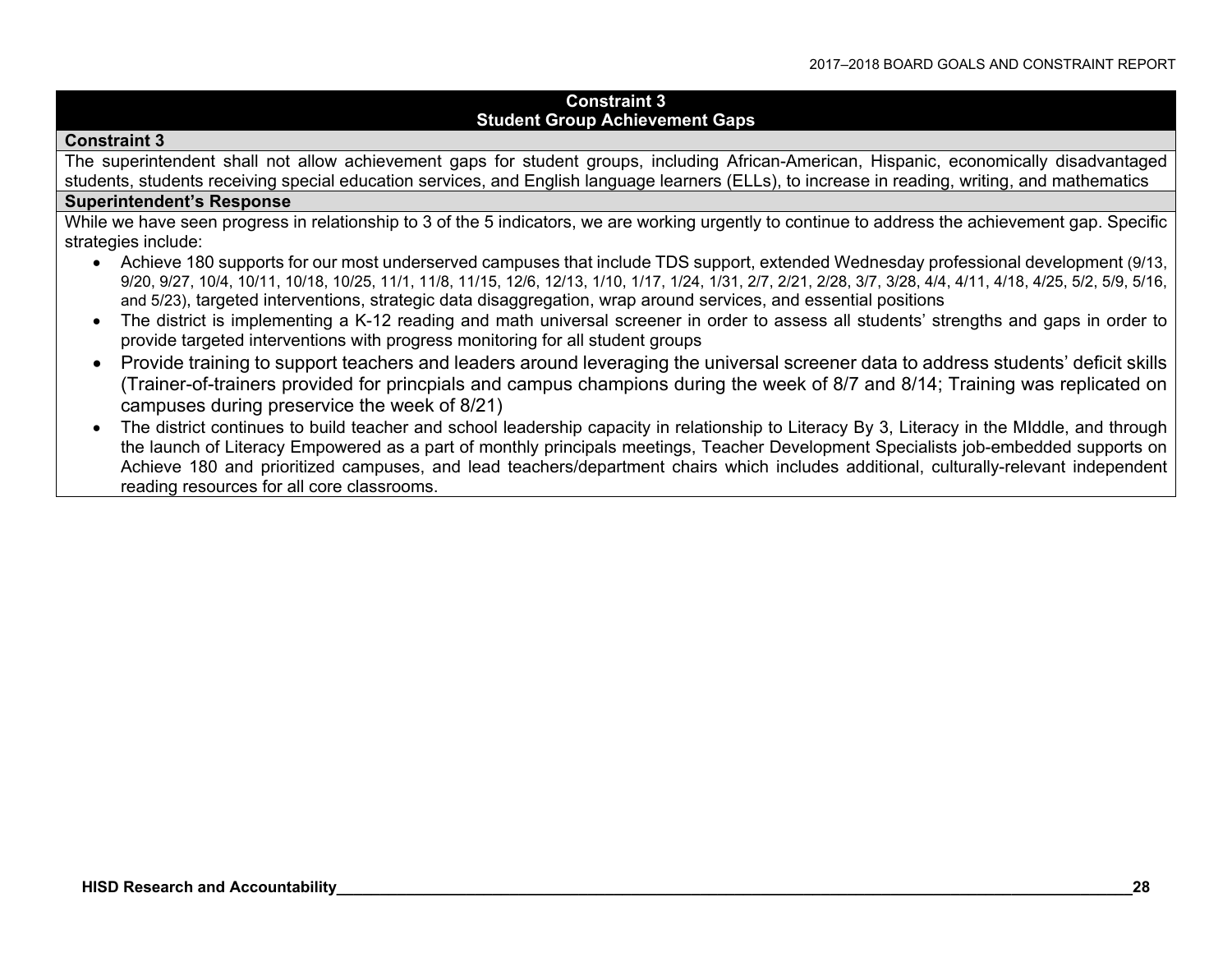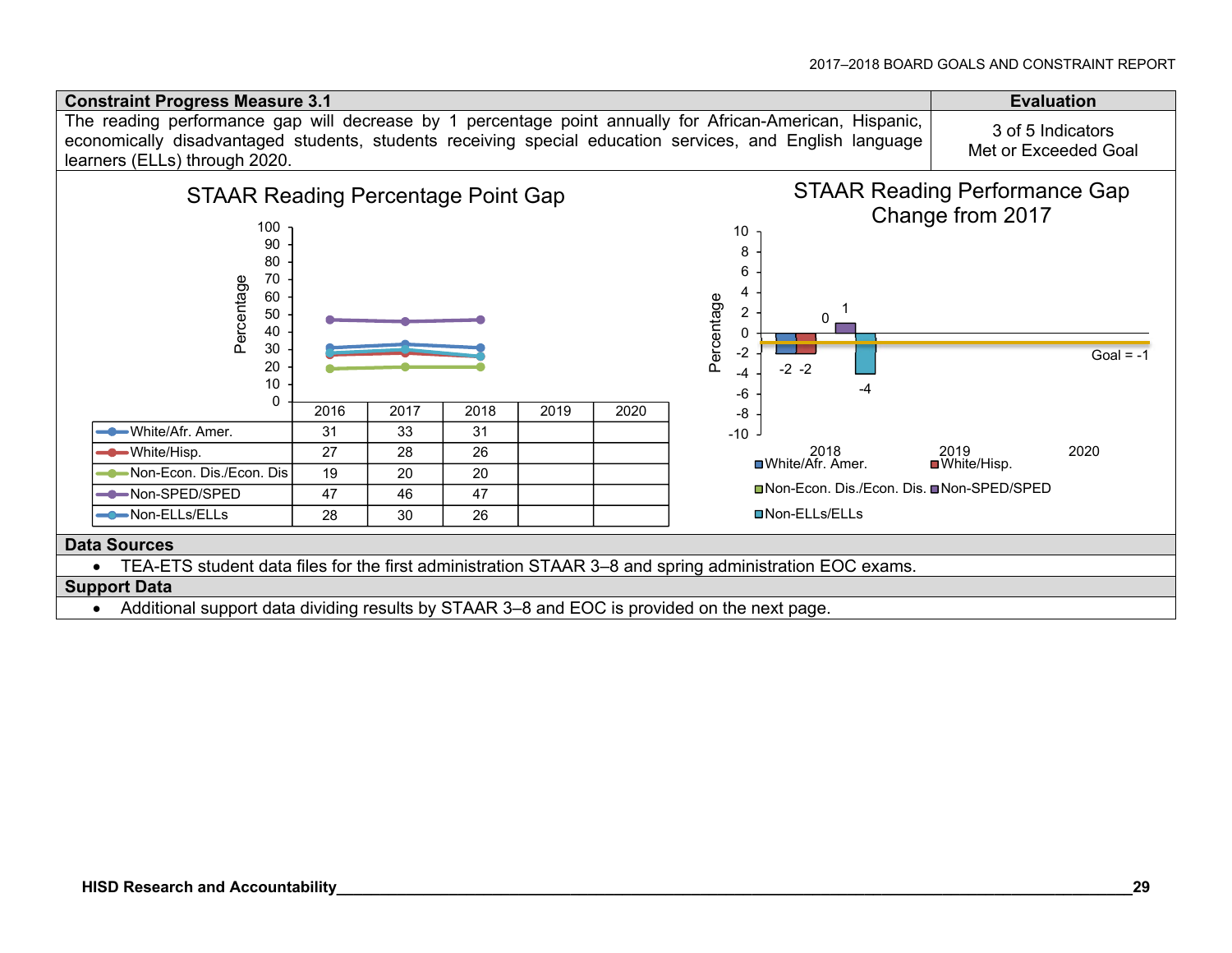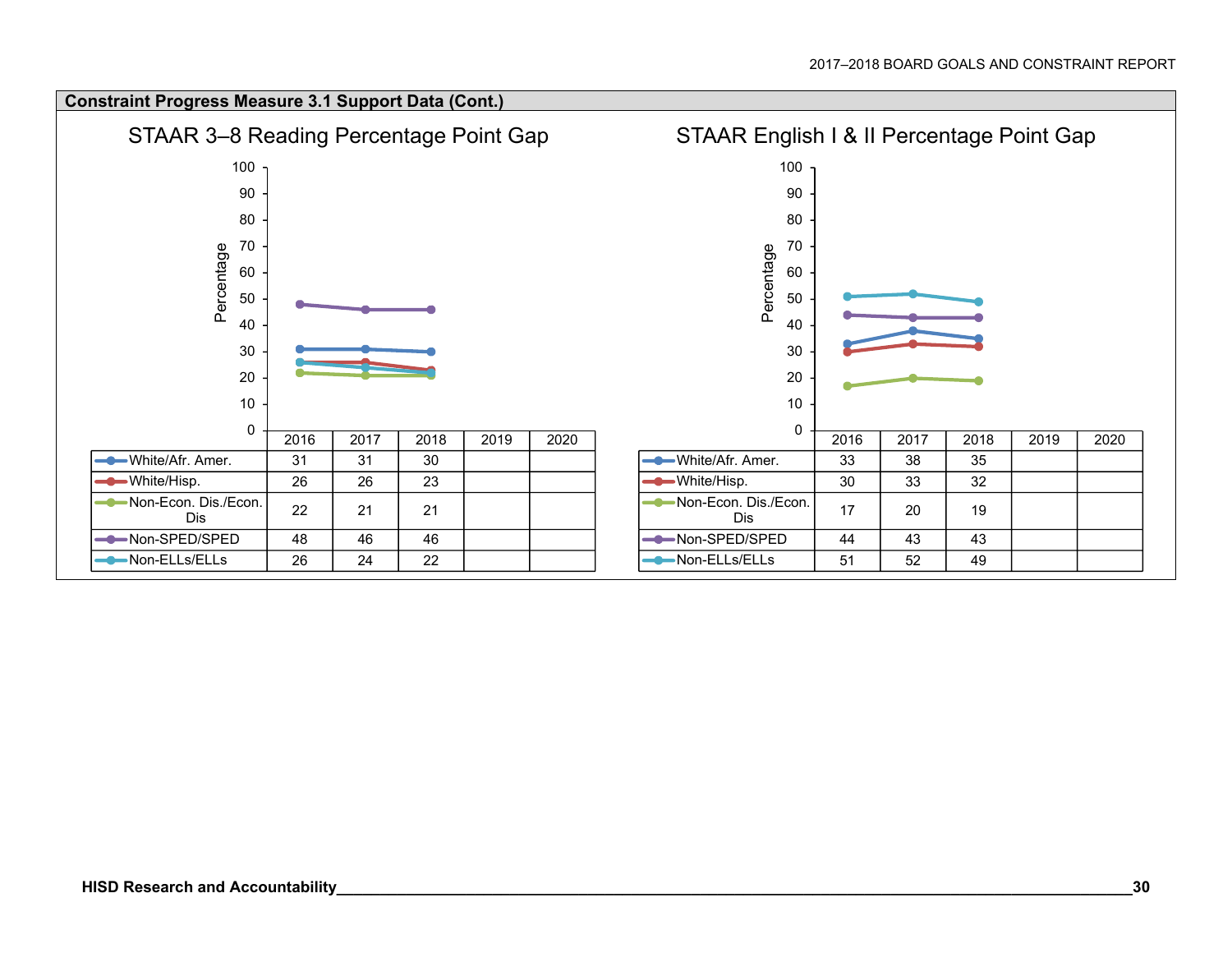

2017–2018 supporting data is based on The Beginning-of-Year (BOY) and Middle-of-Year (MOY) Universal Screener results.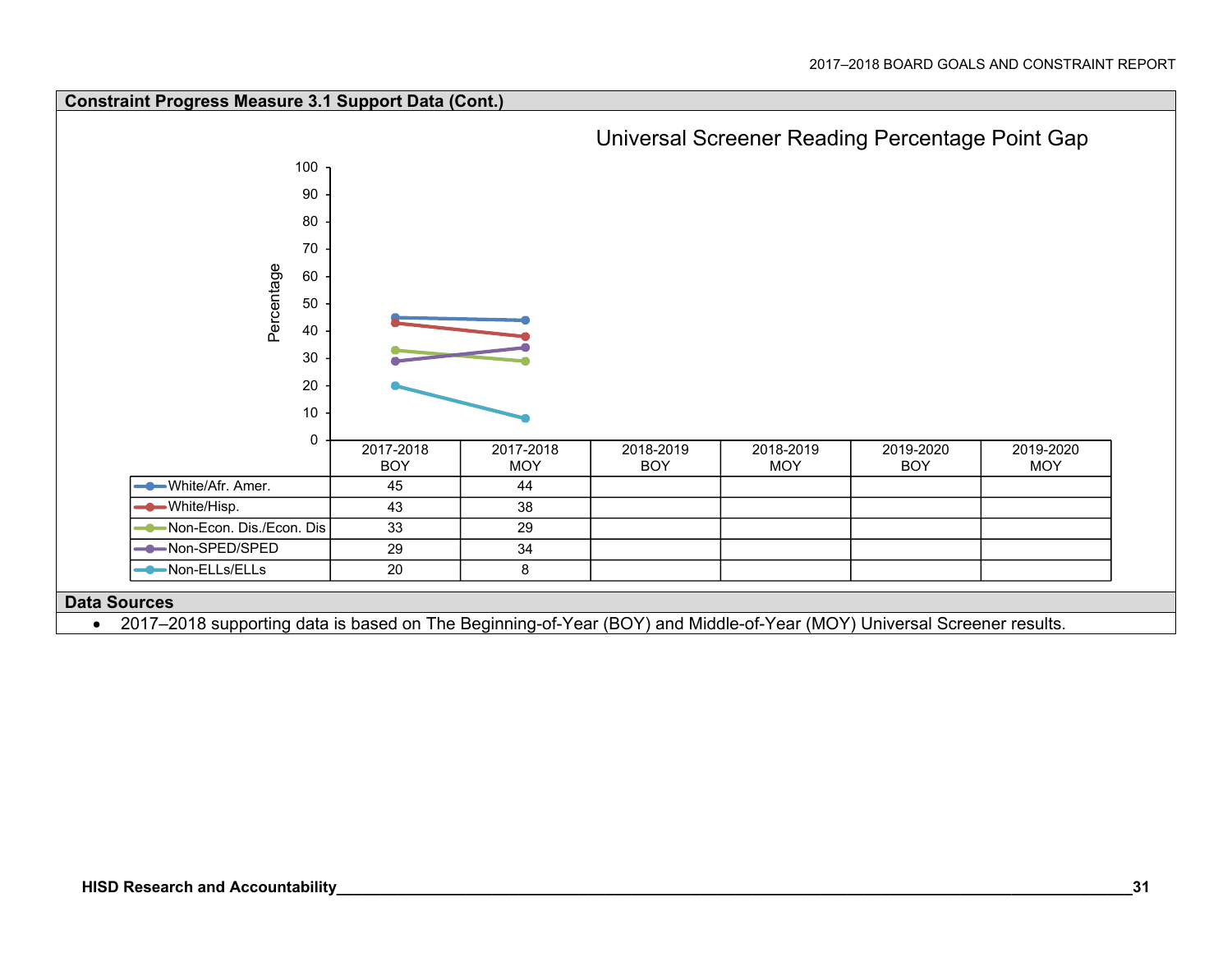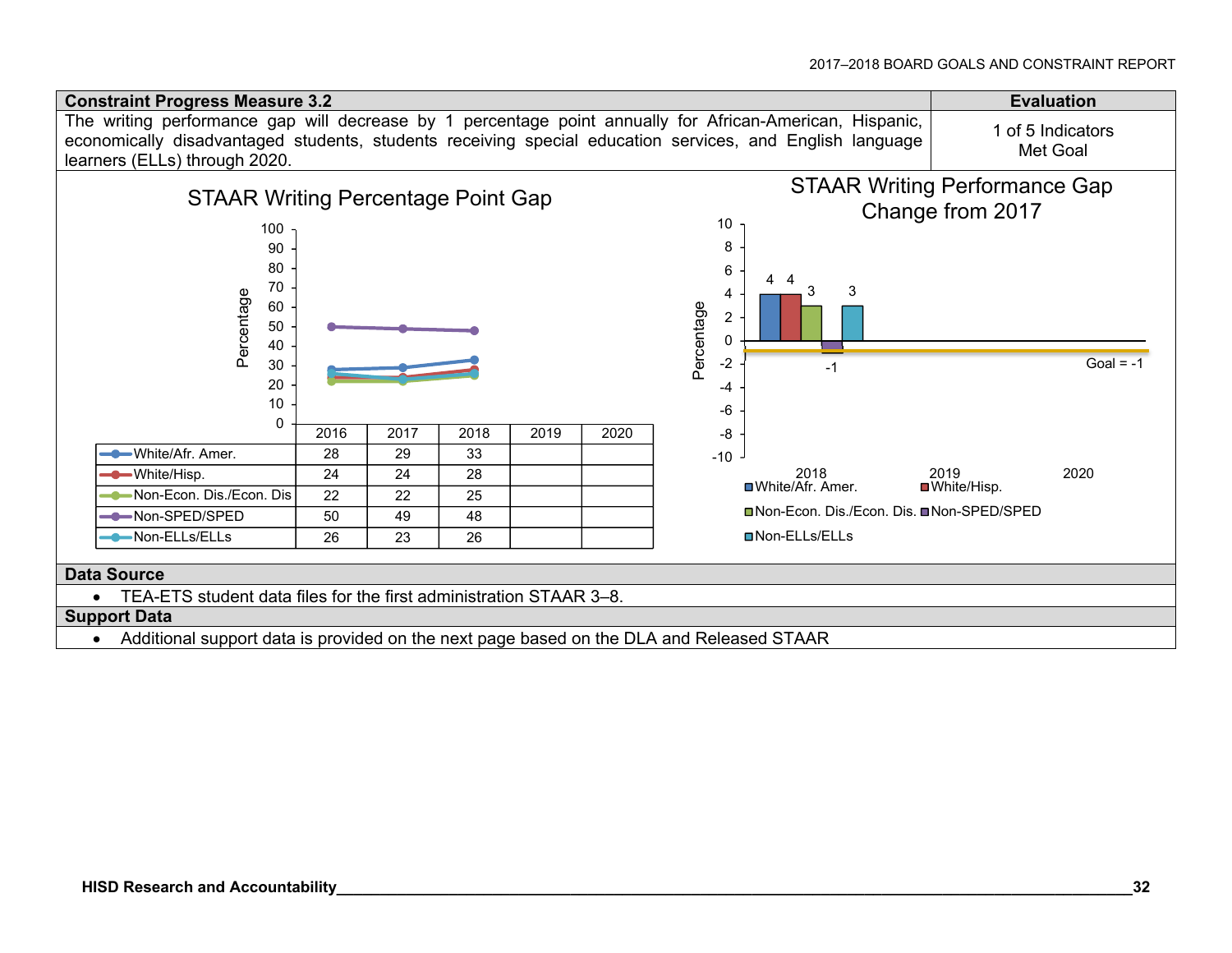

Supporting data is based on the DLA and Released STAAR.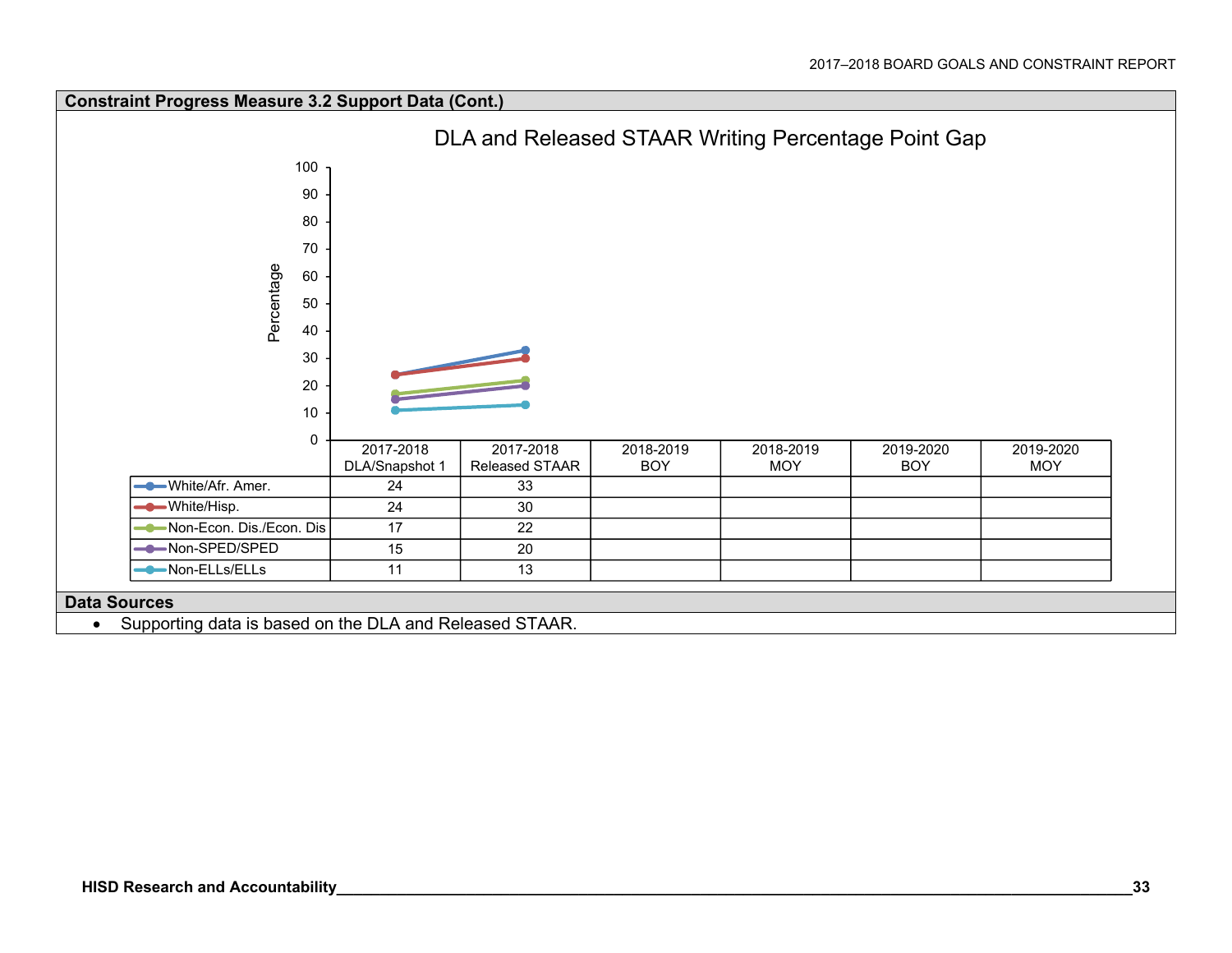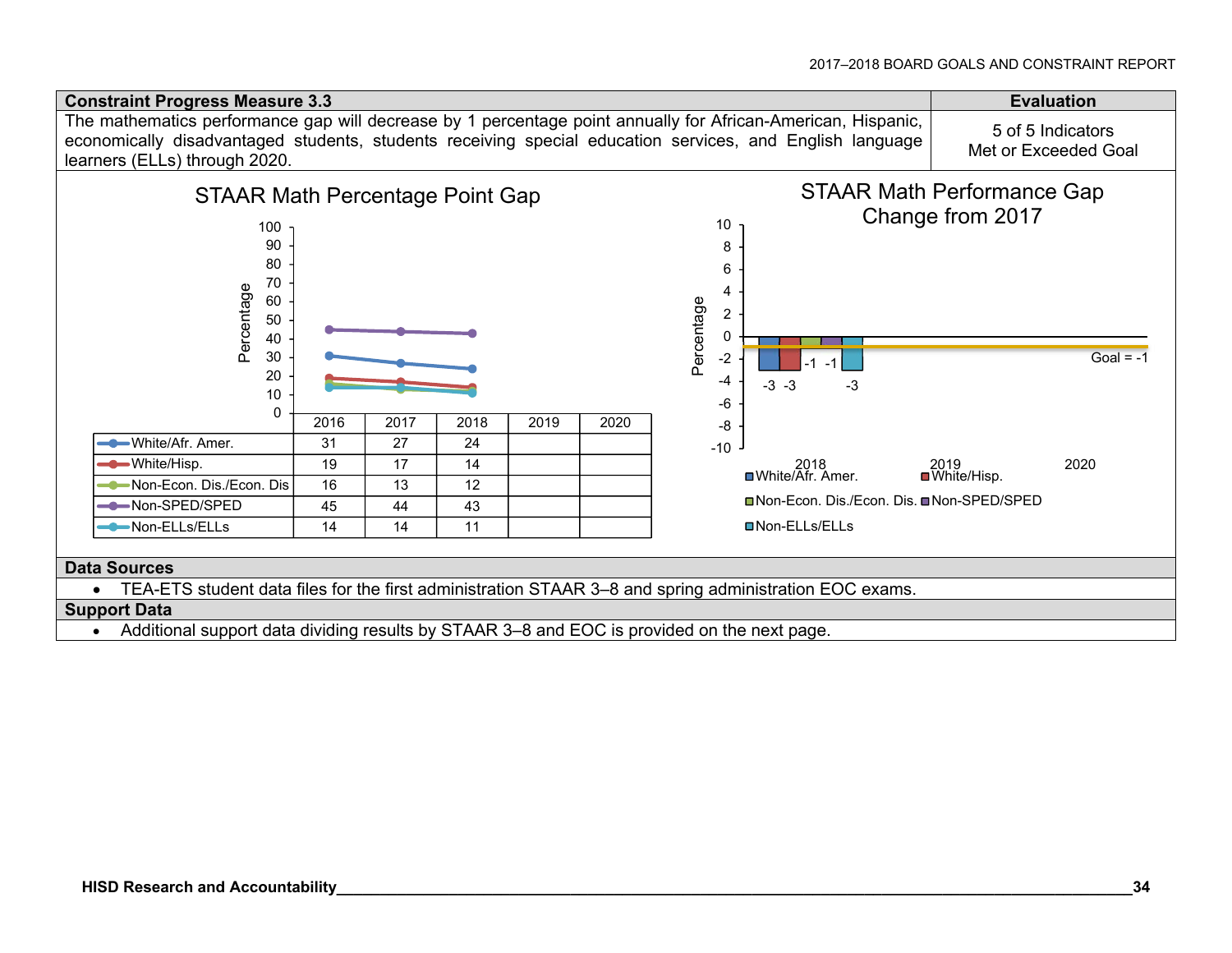#### **Constraint Progress Measure 3.3 Support Data (Cont.)**



 $\bullet$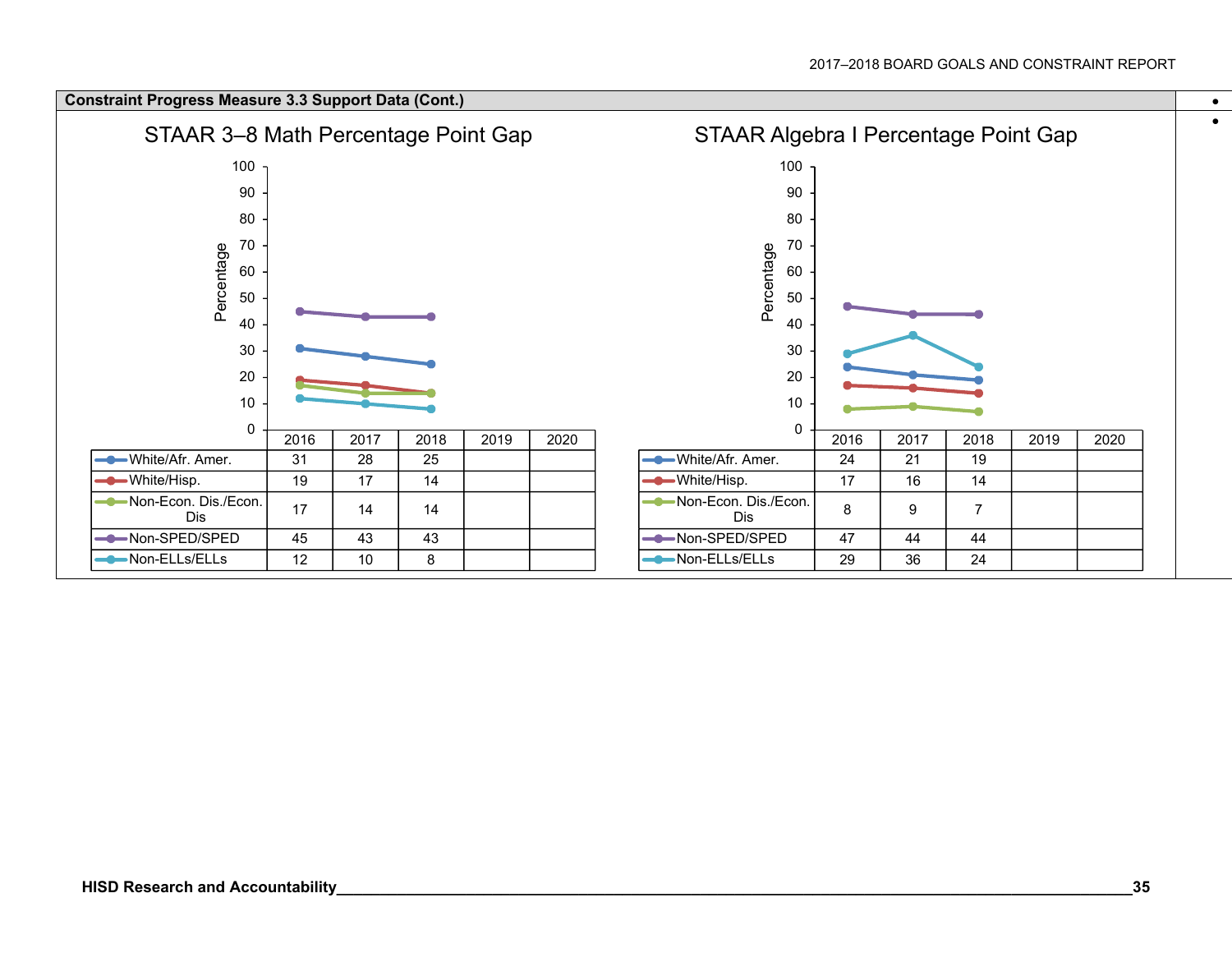

Supporting data is based on The Beginning-of-Year (BOY) and Middle-of-Year (MOY) Universal Screener results.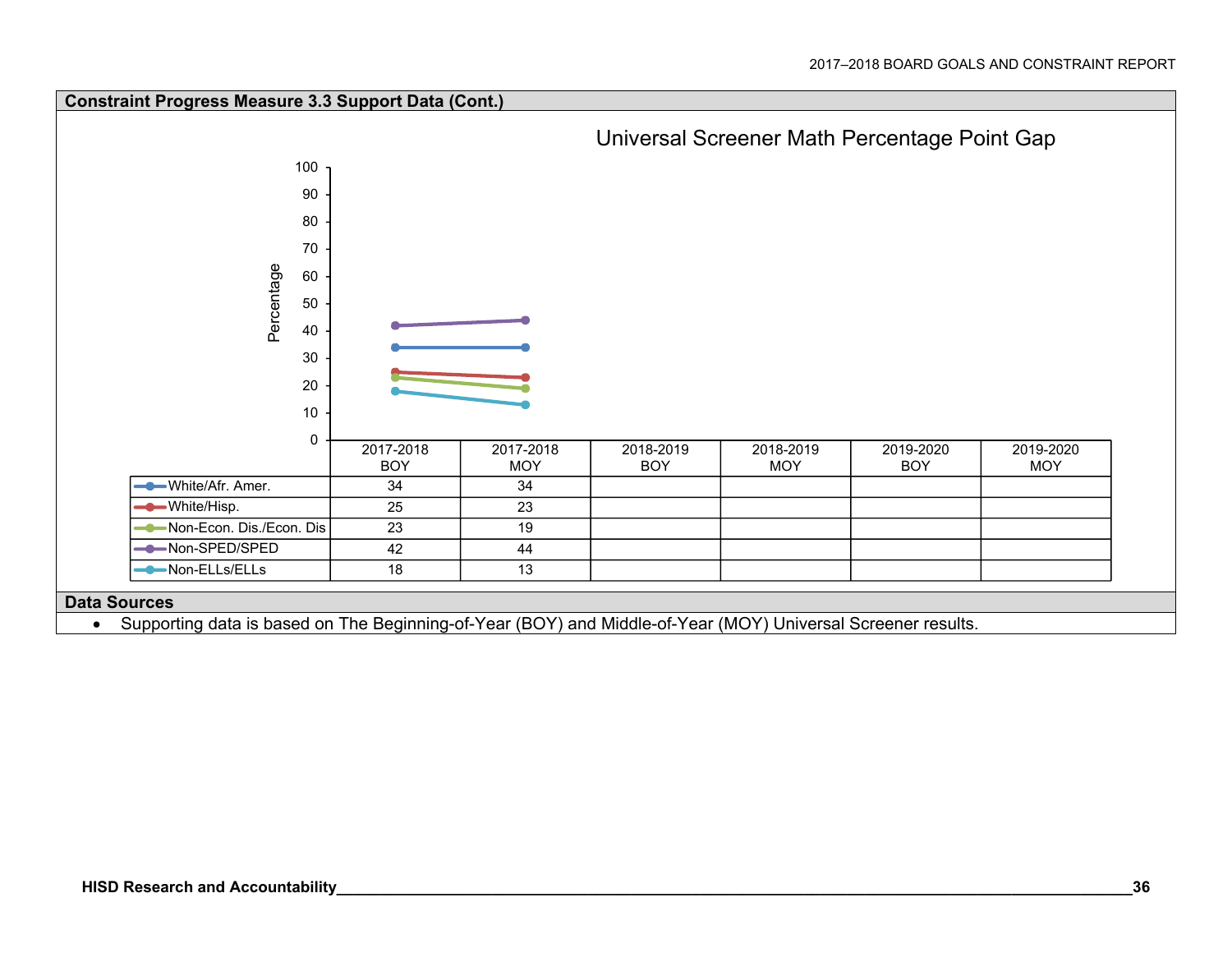#### **Constraint 4 Struggling Schools**

#### **Constraint 4**

The superintendent will not allow struggling schools to operate without highly qualified leaders and teachers in core subjects.<sup>\*</sup>

\*Struggling schools will include Improvement Required (IR) schools, formerly IR schools, and schools in danger of IR. Teacher qualification should consider certification and experience.

#### **Superintendent's Response**

#### Increase Top Talent:

A strategic effort to enhance recruitment and selection has been put in place to build a stronger teaching candidate pool. Actions around this effort include:

- Strengthen and build stronger university partnerships to improve the quality and quantity of candidates in the teacher pipeline.
- Enhance the selection rubric and practices to ensure a quality pool.
- Partner with Schools Office to promote HR Best Hiring Practices training to improve effective teacher selection.

In addition, in order to attract and maintain highly effective campus leadership and teaching staff, a recruitment/retention stipend is in place for Achieve 180 campuses.

#### Improve Teacher Equity Practices in Hiring:

It is imperative to examine and improve teacher hiring, development and retention practices to ensure equitable distribution of effective teachers are placed in the highest need classrooms.

- Develop and implement a district-wide teacher equity plan to address strategies critical to hiring, developing, and retaining effective teachers.
- Examine and revamp transfer practices across the district to align with equitable hiring and staffing of effective teachers.
- Increase the percentage of experienced, effective teachers at each campus.
- Enhance retention strategies to decrease teacher turnover of effective teachers.

#### Transform Customer Service within Human Resources:

Returning the campus leader focus to the classroom by building systems, providing training, and communicating HR improvements to streamline the hiring process.

- Enhance training for hiring managers on Managers Self Service allowing the manager to track and monitor requests
- Educate and equip hiring managers with the necessary knowledge and skills of HISD hiring policies and regulations
- Communicate organizational (legal-payroll, VISAs, etc.) changes and service level agreements (turnaround time for all teams Recruitment, Certification, HRBP)

#### Professional Development:

All school leaders and teachers are required to complete an Individual Professional Development (IPDP) or a Prescribed Plan of Action (PPA) for the purpose of improving student achievement based on the five Texas Principal Standards, Instructional Practices (IP) and the Professional Expectations (PE) criteria of the Teacher Appraisal Development System (TADS).

#### **HISD Research and Accountability\_\_\_\_\_\_\_\_\_\_\_\_\_\_\_\_\_\_\_\_\_\_\_\_\_\_\_\_\_\_\_\_\_\_\_\_\_\_\_\_\_\_\_\_\_\_\_\_\_\_\_\_\_\_\_\_\_\_\_\_\_\_\_\_\_\_\_\_\_\_\_\_\_\_\_\_\_\_\_\_\_\_\_\_\_\_\_\_\_\_\_\_37**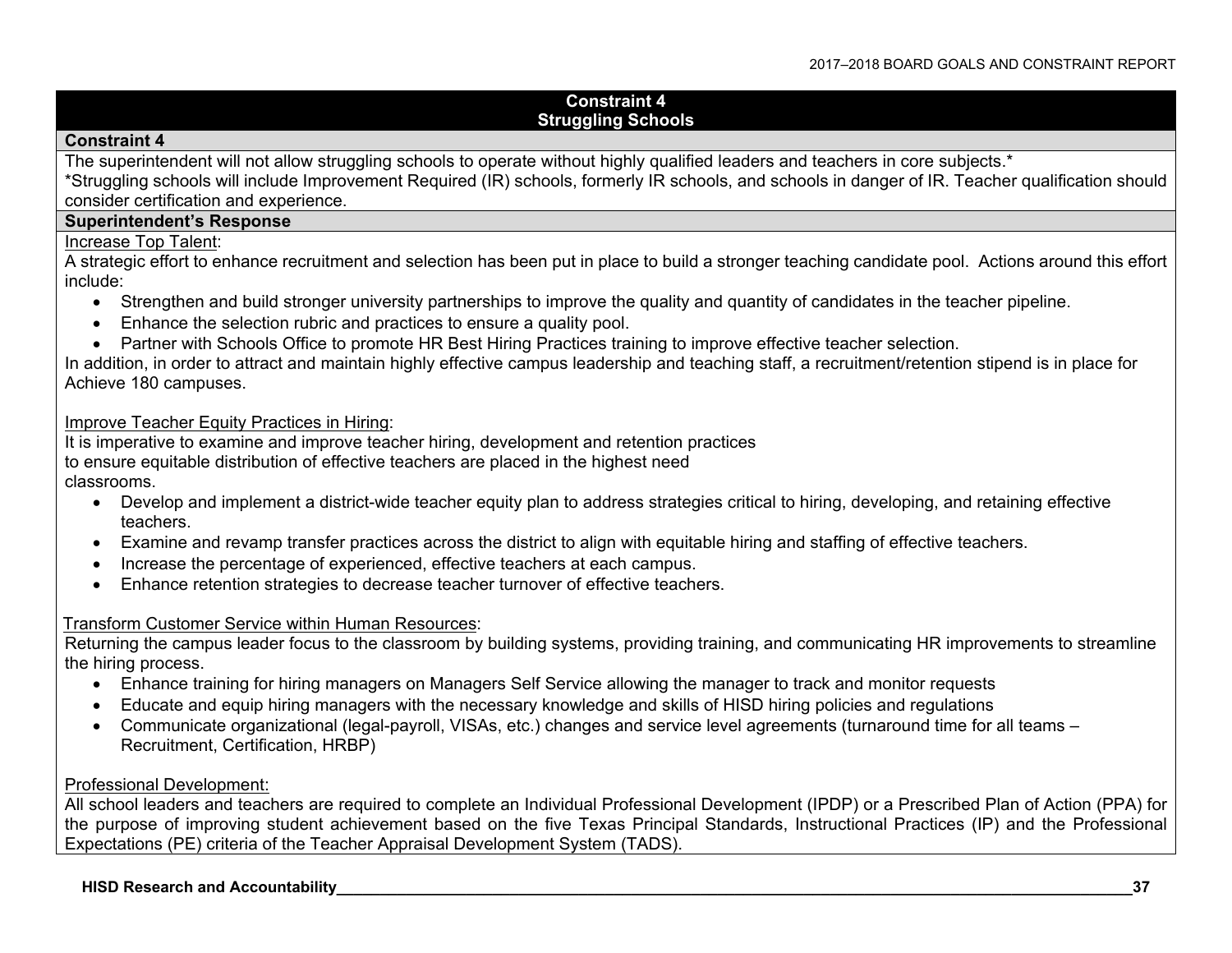**Superintendent's Response (Cont.)**

All school leaders and teachers are required to participate in a minimum of 30 hours of professional development per school year. As a result, a significant number of learning experiences focusing on instruction, professional expectations, human capital, leadership, climate/culture, strategic operations, and social/emotional learning. Trainings and courses are offered throughout the year on early dismissal days, during the work day, afterschool, Saturdays, online, and conference-style.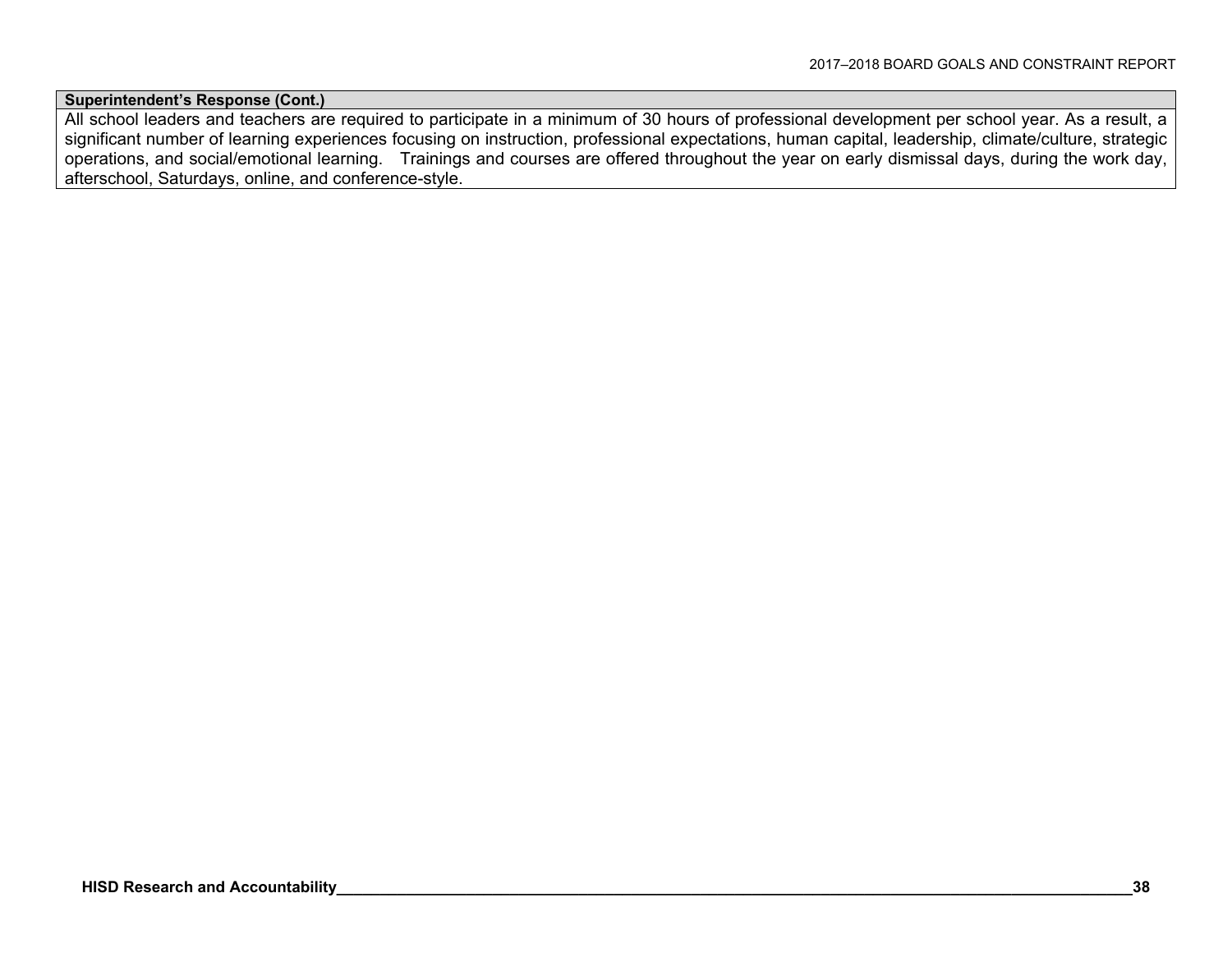

campus principals were rated as effective or above. Principals not receiving a rating were not included in the denominator for BOY results.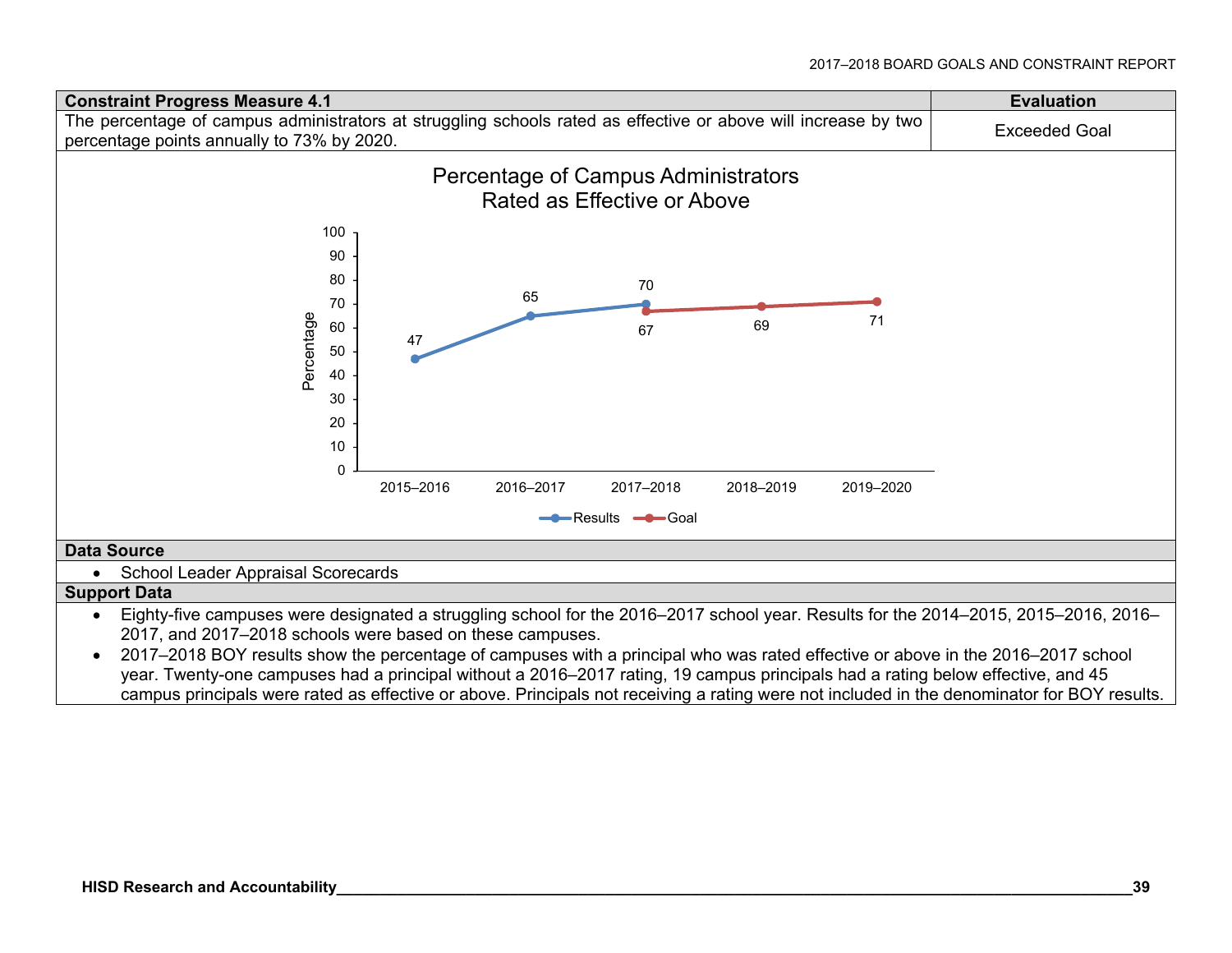

2017–2018 schools were based on these campuses.

• In 2017-2018, out of the 3,548 teachers assigned to the 85 struggling schools, 10 percent (n=357) were new teachers.

• In 2017-2018, out of the 939 new teachers hired in HISD, 38 percent (n=357) were assigned to the 85 struggling schools.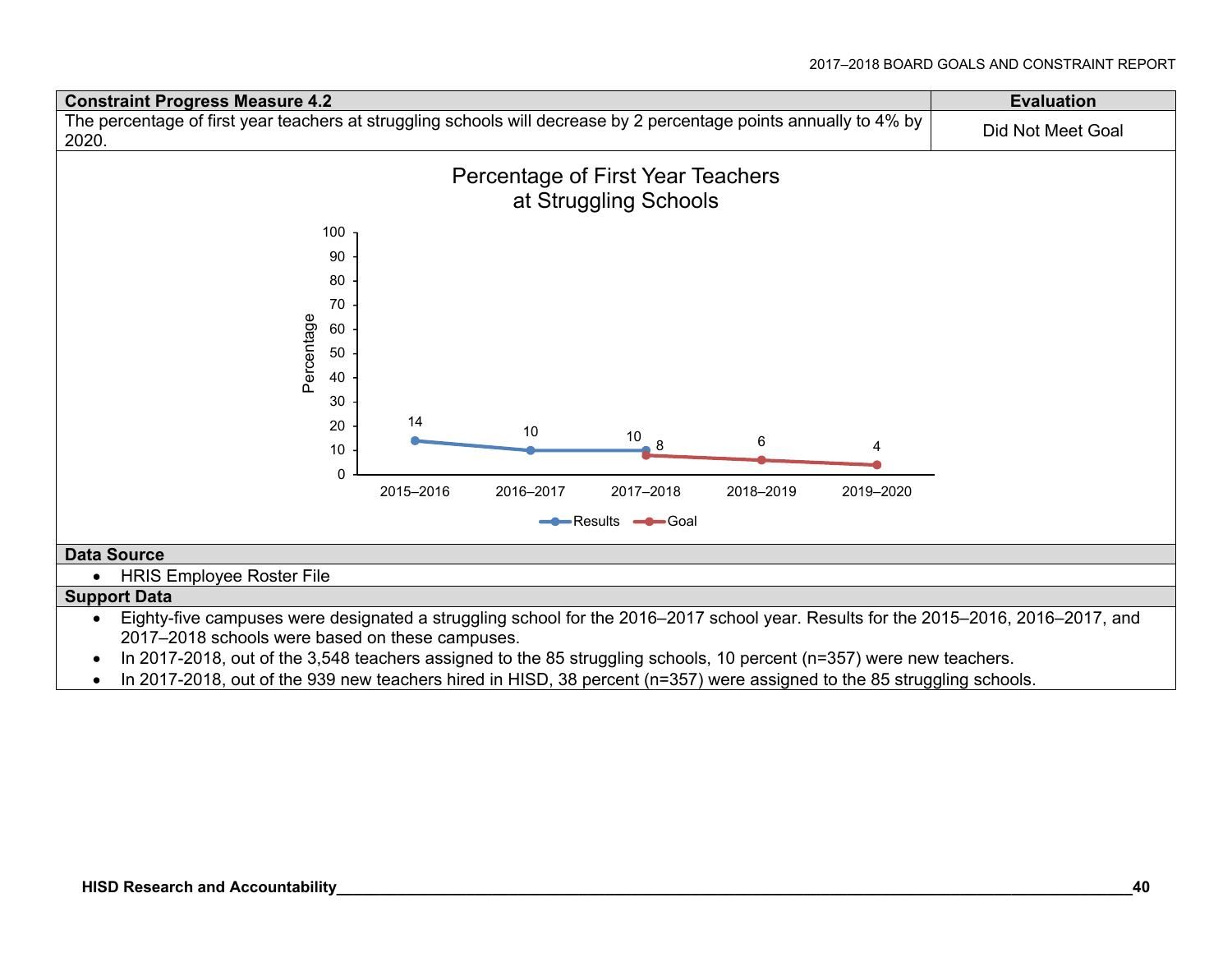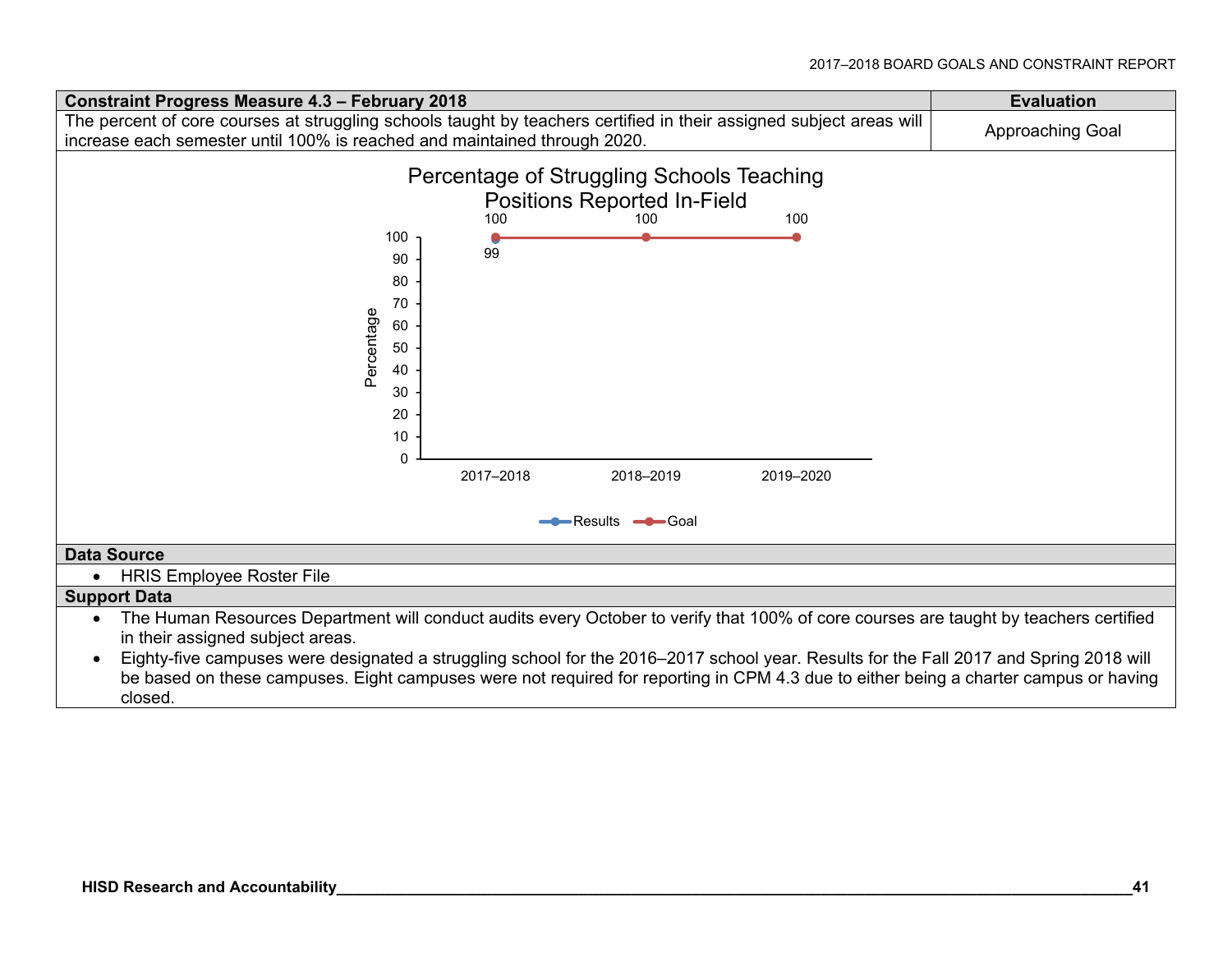#### **Constraint Progress Measure 4.3 Support Data (Cont.)**

### **1. Teaching Positions Reporting Out-of-Field**

 1% (36/3,499) of struggling school teaching positions reported out-of-field, therefore 99% of struggling school teaching positions were reported in-field

o 13 of the teaching positions were at Elementary Schools

<sup>o</sup> 4 of the teaching positions were at Middle Schools

o 19 of the teaching positions were at High Schools

o 12 of the teaching positions were at Superintendent Schools

o 9 of the 36 struggling school teaching positions reported out-of-field were due to vacancies

| <b>Reason for Out-of-Field Position</b>                  | <b>Number of Instances</b> |  |
|----------------------------------------------------------|----------------------------|--|
| Degreed Hourly Lecturer - No Certification               |                            |  |
| Eligible for Permit / No longer with the district        |                            |  |
| <b>Emergency Permit, Current</b>                         |                            |  |
| <b>Emergency Permit Pending, Requested</b>               |                            |  |
| Ineligible for Permit / Certified, teaching out-of-field |                            |  |
| Vacancy                                                  |                            |  |